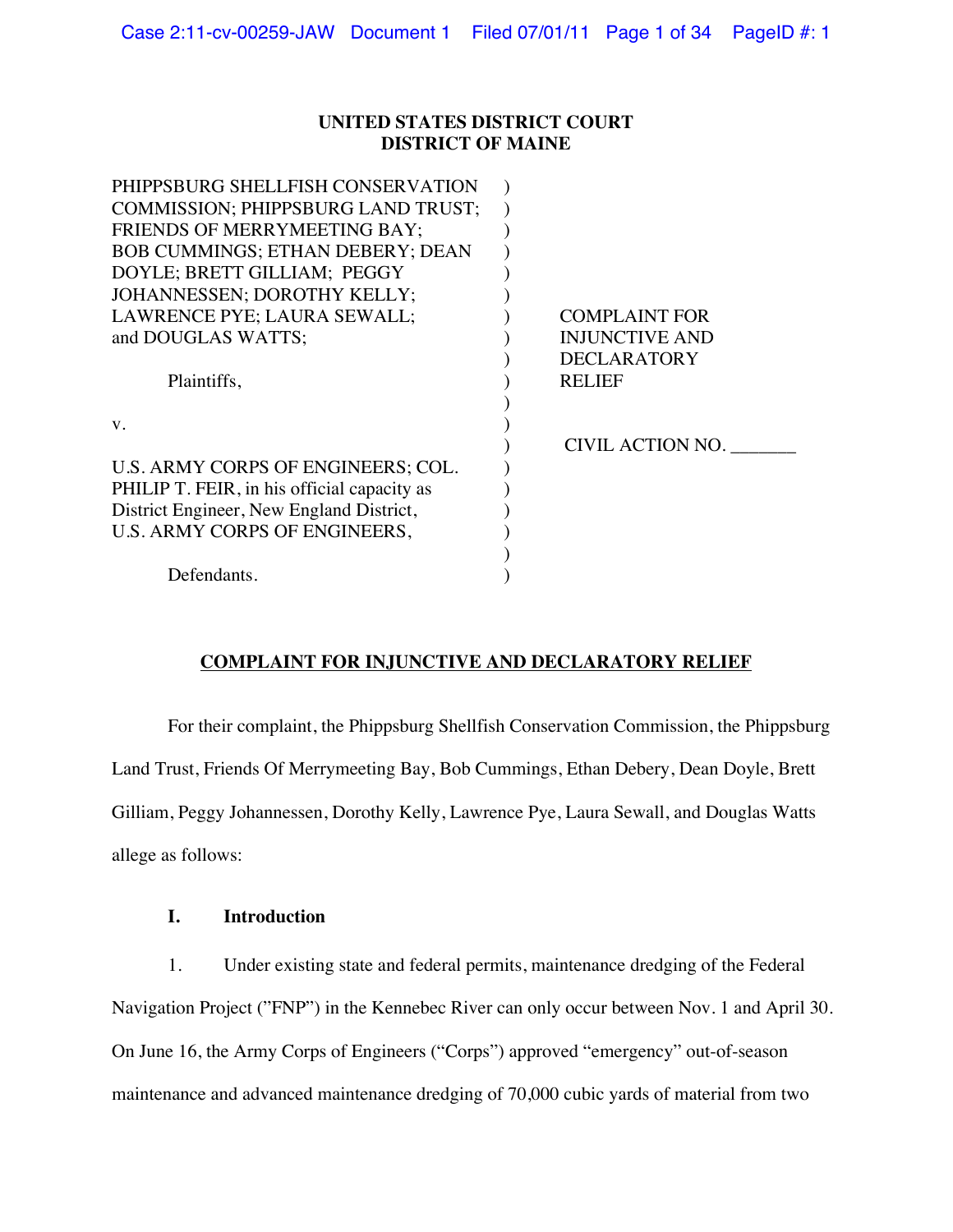locations of the FNP this August, with disposal at in-river and near shore dump sites. The purpose of this emergency dredging is to enable the newly built U.S.S. Spruance, DDG 109, to safely transit the river for delivery to the US Navy on Sept. 1, 2011.

2. In this complaint, Plaintiffs allege that the proposed August dredging violates the Clean Water Act ("CWA") and the National Environmental Policy Act ("NEPA") and will severely and adversely impact the environment and Plaintiffs' uses of the Kennebec River estuary.

3. Nevertheless, Plaintiffs do not oppose any and all dredging in August. Plaintiffs fully support the Corps' and Navy's goal to enable safe transit of the USS Spruance this September. Full-scale maintenance and advanced maintenance dredging, however, is not necessary to clear the limited navigational hazards in the river.

4. Accordingly, Plaintiffs seek a declaratory judgment that the August dredging, as currently planned, violates NEPA and the CWA and an injunction to:

- a. Prevent August dredging of the Popham Beach reach of the FNP because there is no emergency in that location – a deep water lane of travel currently exists within the marked channel that is sufficient to allow safe transit of the USS Spruance in September;
- b. Prevent anything more than the minimal amount of August dredging of the Doubling Point reach of the FNP necessary to enable safe transit of the Spruance; and
- c. Require the Corps to use an upland or offshore disposal site that will have fewer adverse impacts on the environment and plaintiffs.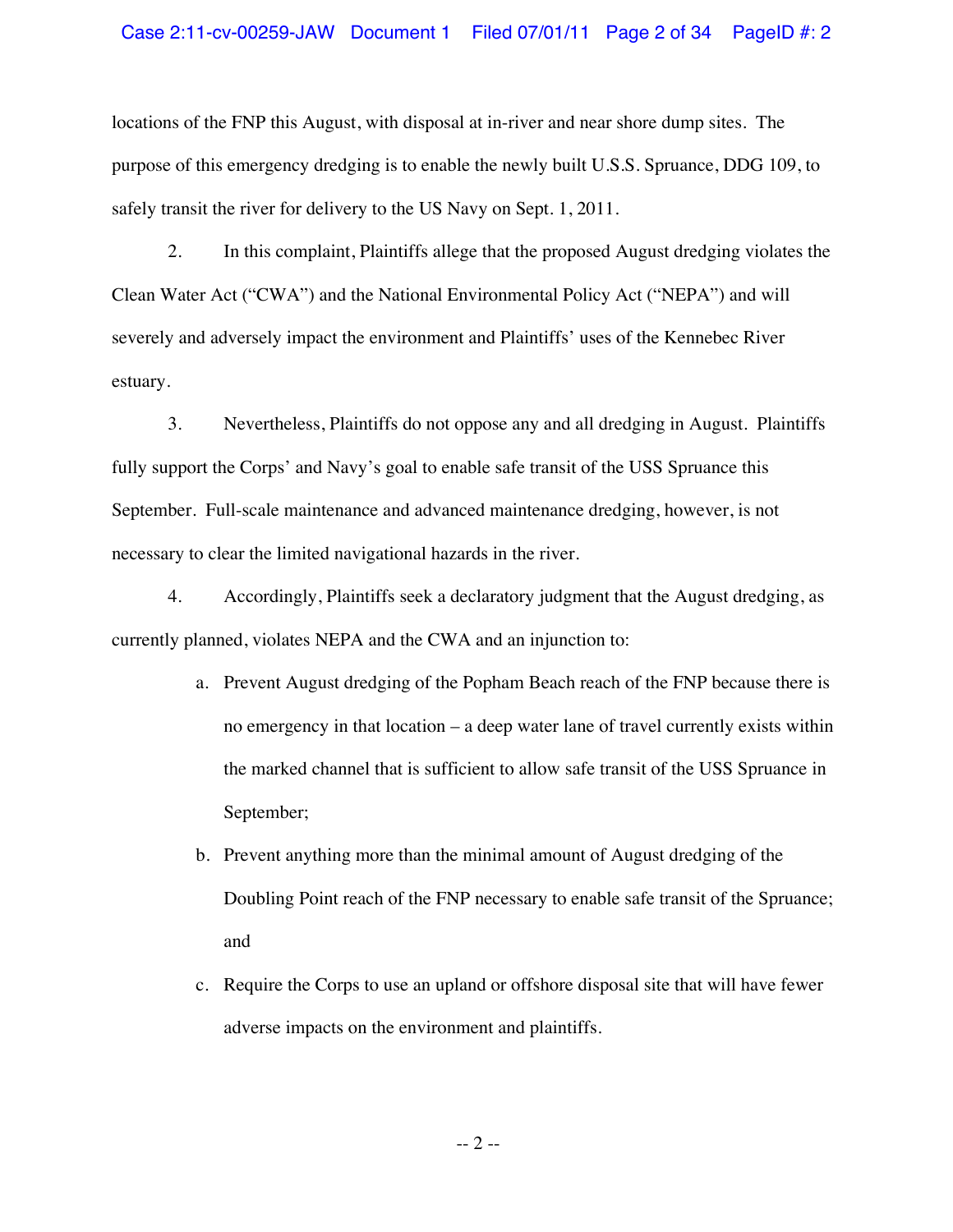## **II. Jurisdiction and Venue**

5. This action arises under Section 404 of the Clean Water Act ("CWA"), 33 U.S.C. § 1342; and the National Environmental Policy Act ("NEPA"), 42 U.S.C. § 4321, *et seq*.; and the implementing regulations for each statute.

6. This court has subject matter jurisdiction over the claims set forth in this complaint by virtue of 28 U.S.C. § 1331 (federal question jurisdiction); 28 U.S.C. §§ 2201-2202 (declaratory judgment and further relief); 28 U.S.C. § 1361 (mandamus); 28 U.S.C. § 2412 (equal access to justice); and the Administrative Procedures Act ("APA"), 5 U.S.C. § 701 *et seq*., (judicial review of agency actions).

7. Venue is appropriate in the District of Maine pursuant to 28 U.S.C. § 1391(b).

## **III. Parties**

8. The Phippsburg Shellfish Conservation Commission manages the shellfish resource in Phippsburg and represents 40 local commercial shellfish harvesters who depend on the shellfish flats on the Kennebec River for their livelihoods. In the seven years ending in 2007, Phippsburg's harvesters dug an average of 225,543 pounds of clams each year. As explained in its March 25, 2011 comments to the Corps (Ex. 1), the Commission is deeply concerned that the dredging and disposal as currently permitted will cause high levels of pollution and/or sedimentation, shutting down the most productive shellfish flats in Phippsburg at the most profitable time of year. The Commission is also concerned that the suspended solids and siltation deposits caused by the dredging and disposal may kill or injure juvenile clams that in August are just emerging from their larval stage to "set" just below the surface of the mudflats. Shellfish harvesters' past experiences with dredging and disposal events is that the silt component of the

-- 3 --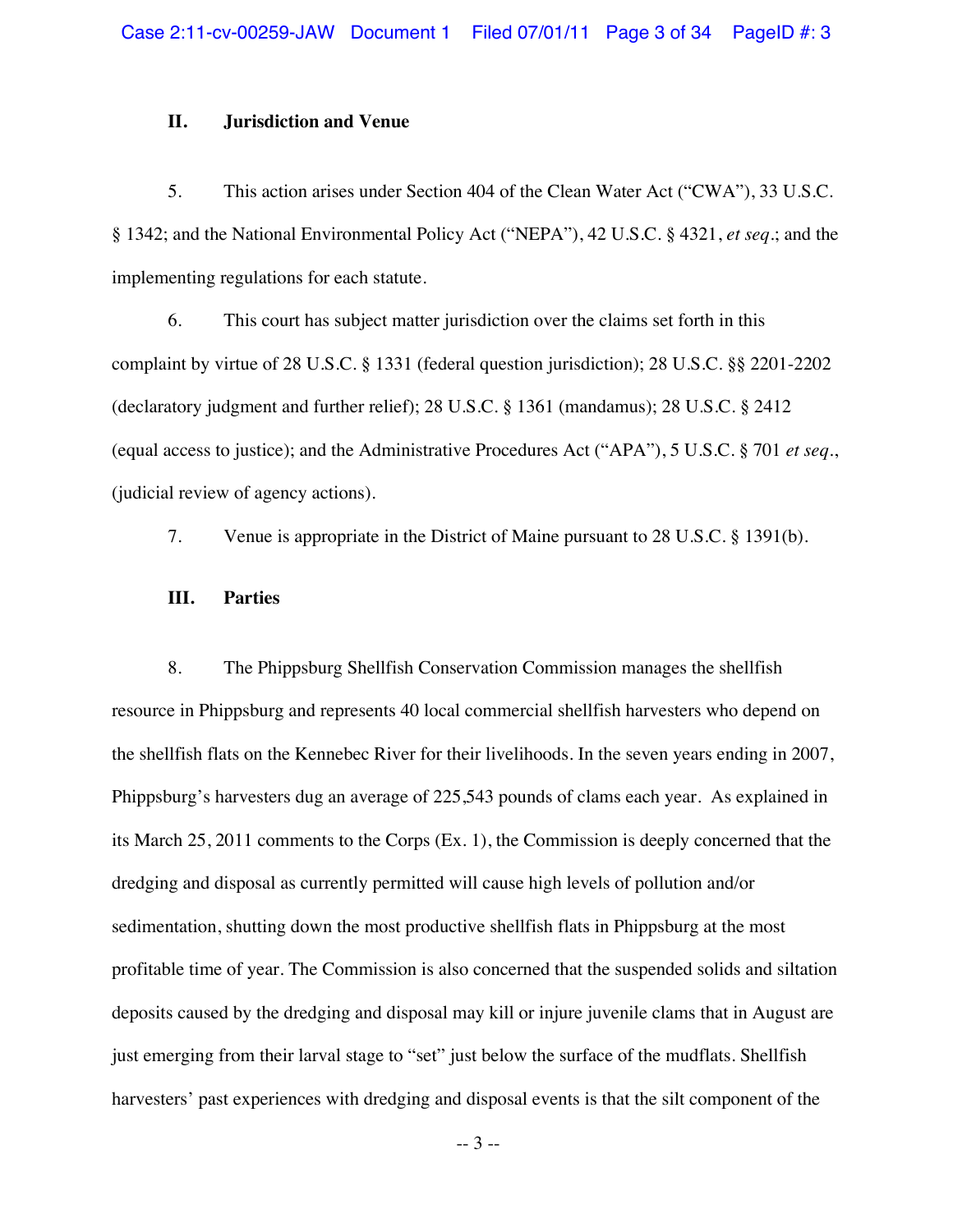dredged material does not fall to the bottom upon disposal; instead, re-suspended sediments are transported by the strong currents and tides of the Kennebec River and deposited on the shellfish flats, blocking the holes created by a clam's respiration and feeding process. This stresses clams and prevents the harvesters from identifying clam locations, and reduces harvests. The Commission is concerned that impacts from August dredging will severely harm Phippsburg's commercial shellfishing industry, both now and in the future. Landings and income generated in August support fishermen's families at other less productive times of the year. Damage caused to juvenile clams setting into the Kennebec River flats in August will disrupt future shellfish harvests and the long term sustainability of this fishery. (Ex.'s 3, 5.)

9. The Phippsburg Land Trust preserves and protects wild and natural places in Phippsburg for the benefit and education of current and future generations. The Trust is a Maine non-profit corporation that currently protects 800 acres of land in Phippsburg, including easements and fee interests on about 133 acres on or above Fiddler's Reach (also known as the Kennebec Narrows). The Greenleaf Preserve, which includes a small salt marsh wetland opposite Bluff Head, has experienced sedimentation from past dredging disposal. The Land Trust also owns approximately 10 acres at Cox's Head at the mouth of the Kennebec River, less than a quarter mile from the area where dredging is planned. The Land Trust sponsors guided walks each summer on its preserves and in other areas in Phippsburg; planned activities in the Fiddler's Reach area and Cox's Head will need to be rescheduled or moved due to the disruptive impact of dredging and disposal on enjoyment of our preserves. The Land Trust is deeply concerned with the potential environmental impact of changes that have been observed along the shores of the Kennebec Narrows, such as the influx of sand and mud on its shorelines, and decreased depth measurements in the channel due to extended use of the Kennebec Narrows as a disposal site for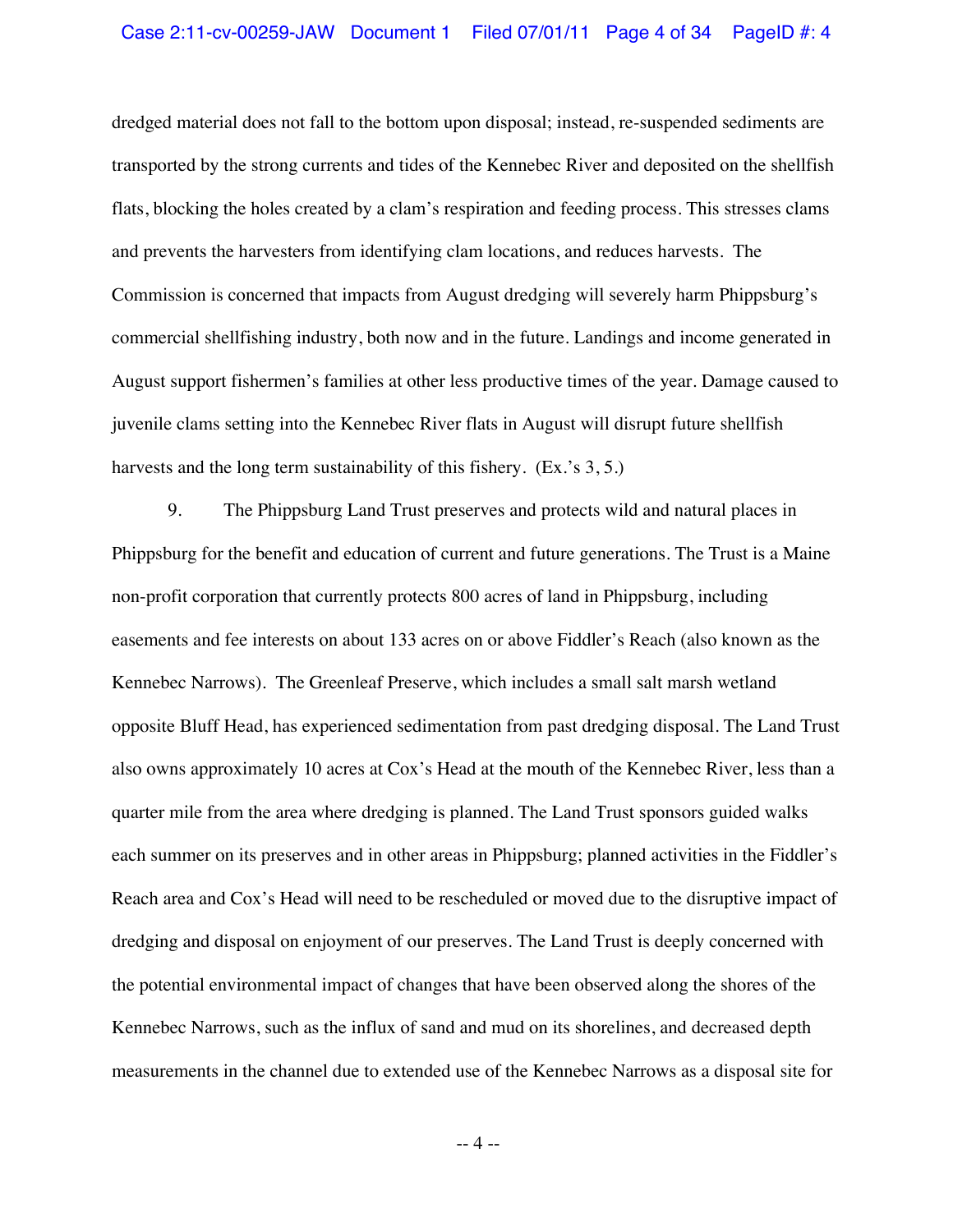dredge spoils. The Wilbur Preserve at Cox's Head serves in part as a public access point for Phippsburg shellfish harvesters to access the highly productive Cox's Head and Atkin's Bay mudflats, which extend from the preserve at the point of Cox's Head across to Fort Popham. The Land Trust is concerned that turbidity, siltation and pollution impacts from the dredging could shut down this important shellfish harvesting area. (Ex.'s 2, 3, 5.)

10. Friends of Merrymeeting Bay ("FOMB") is a non-profit Maine corporation with over 450 members. FOMB undertakes research, advocacy, land conservation, education, and litigation activities in order to preserve the ecological, aesthetic, historical, recreational, and commercial values of Merrymeeting Bay, its watershed, and the Gulf of Maine. FOMB has members who live near, own property near, and recreate on and near Merrymeeting Bay, the rivers that flow into the Bay and the lower Kennebec flowing out of the Bay. Among other activities, FOMB members kayak and canoe, recreationally fish, hike, photograph, and observe aquatic life and wildlife in and around all of these waters. FOMB members receive economic value from these waters through, among other activities, commercial fishing and guiding. FOMB members are interested in maintaining the natural biodiversity of the Merrymeeting Bay watershed and the Gulf of Maine. FOMB "Healthy Rivers, Healthy Gulf Program" is devoted to educating the public and policy makers about the important connections between Maine's rivers and the Gulf of Maine. FOMB has successfully filed an Endangered Species Act petition to expand the Atlantic salmon listing to include the Kennebec and Androscoggin River salmon populations. FOMB is concerned that dredging and disposal in August will significantly impact water quality, recreation, and wildlife and thus harm the interests FOMB and its members have in these waters.  $(Ex.^{s}S, 4, 5.)$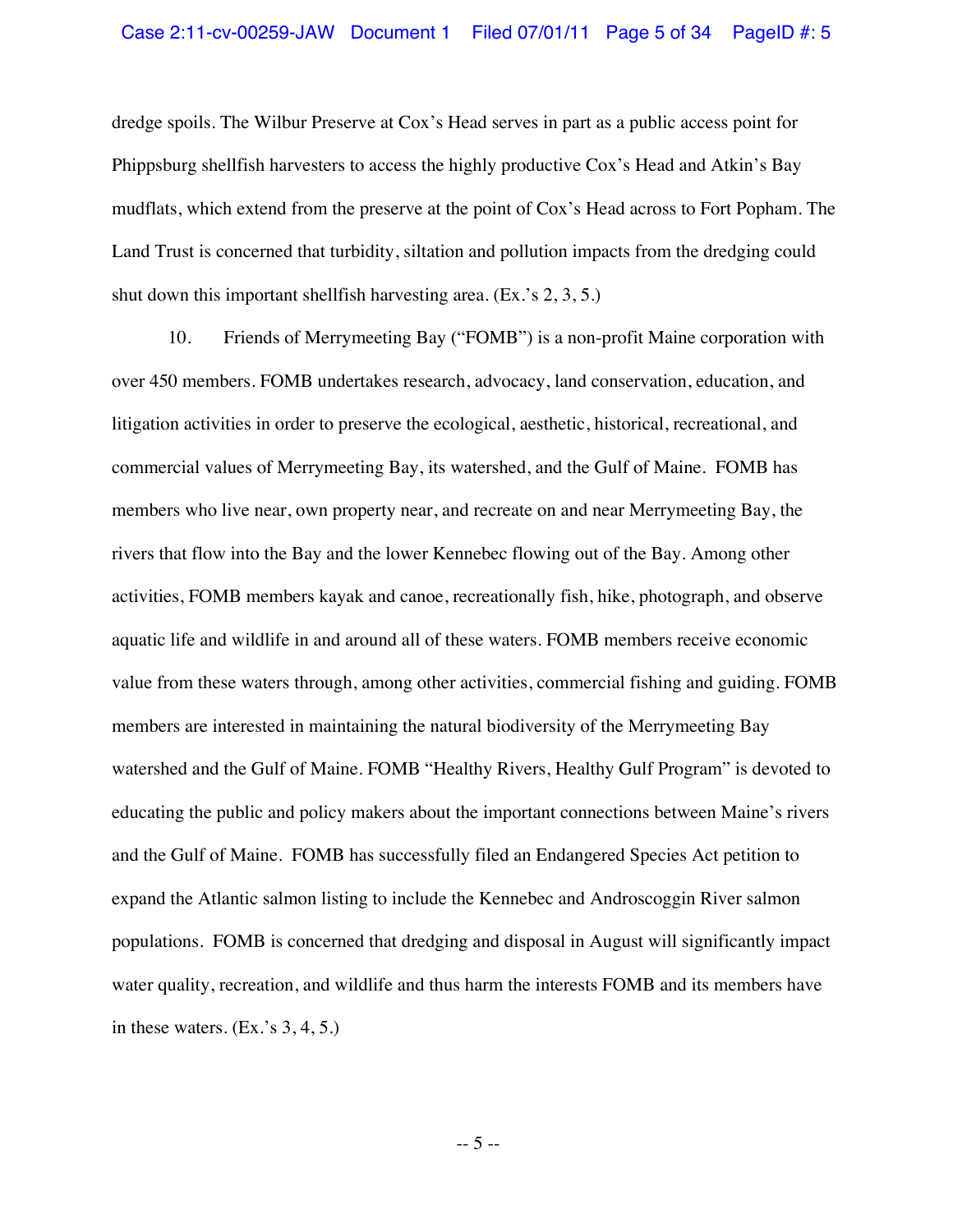11. Bob Cummings has lived on Drummore Bay since 1962, and has been a member of the Phippsburg Shellfish Conservation Committee for the last 20 years. Prior to serving on the Shellfish Committee, he served as a Phippsburg selectmen for 12 years. In these roles, he has spent years working to clean up the Kennebec River and reopen once-closed clam flats. He enjoys canoeing on Drummore Bay and the Kennebec River, watching the seals at play in the Kennebec and the eagles that reside on Lee Island. In summer, his canoe is joined by many other small boaters who are fishing and recreating on the Kennebec River. He is concerned that the wildlife in this portion of the Kennebec River will be disturbed by impacts from the dredge operations; that clam flats in the lower part of Drummore Bay will be contaminated; that his boating experience will be negatively affected by the noise and disruption of the dredging and reductions in water quality; and that the fishing and guiding businesses that depend on this stretch of the Kennebec River will be adversely affected by the full-time dredging and disposal operation planned for August, 2011. (Ex.'s 3, 5.)

12. Capt. Ethan DeBery is a Phippsburg resident and owner and operator of Fish 'n' Trips Charters. Capt. DeBery operates the ferry to Seguin Island and conducts fishing charters around the Popham Beach area and in the Kennebec River estuary. The proposed dredging would impact his ferry and charter fishing operations by obstructing and preventing use of impacted waters during the height of the boating and fishing season. Additionally, the proposed activity would create noise, air pollution, water quality impacts, and disturb fish, wildlife and habitat – all of which would degrade the experience for his customers and detract from his business.  $(Ex.^{s}S, 5.)$ 

13. Brett Gilliam is a Phippsburg resident and commercial lobsterman. Brett has fished for lobster since 1968 and during that time has regularly fished the waters surrounding

-- 6 --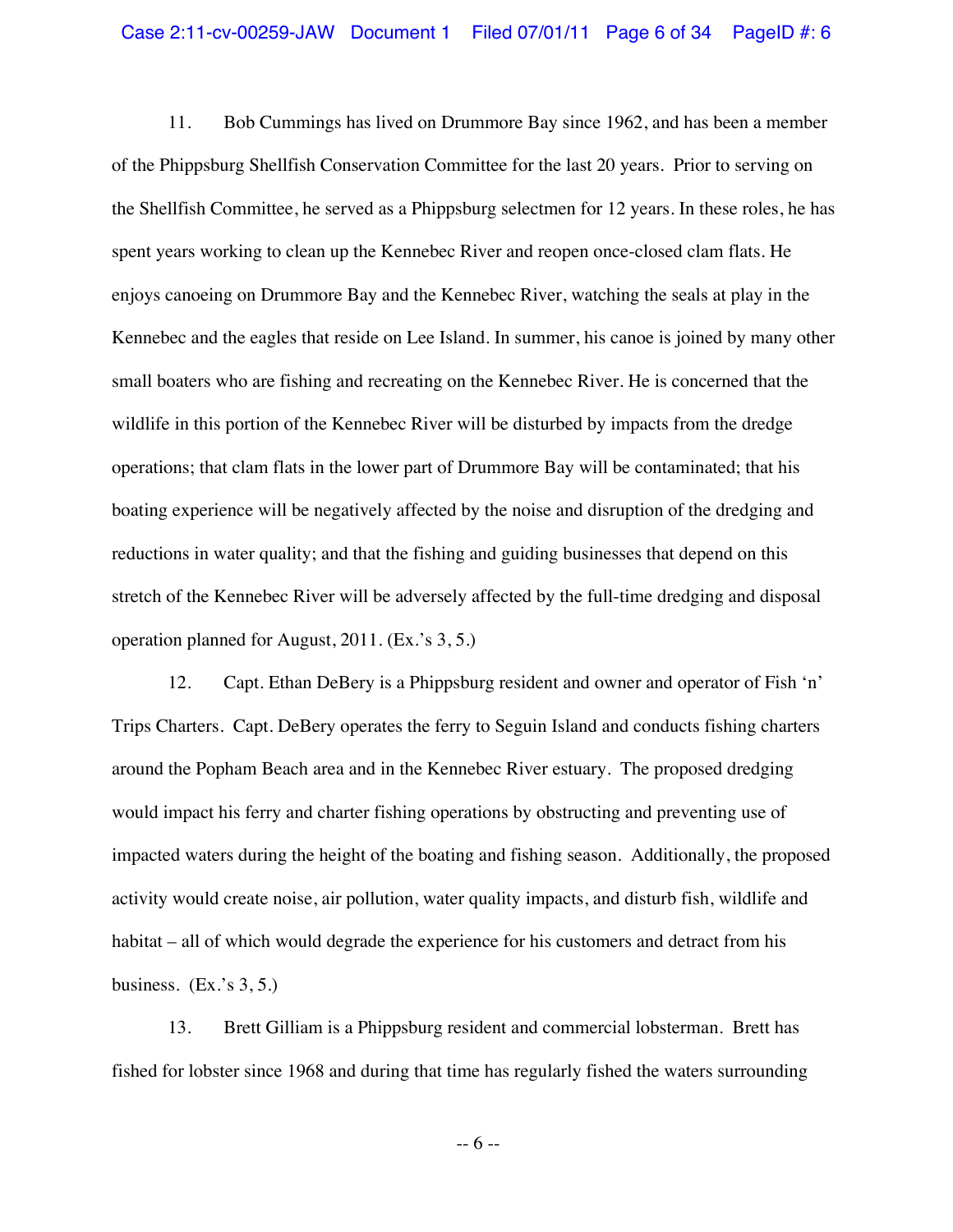Jackknife Ledge ("JKL") during the months of August and September. Brett generally runs at least 50 traps in the disposal area south of JKL, and plans to continue fishing this area in the future. Disposal of dredge spoils at JKL would prevent Brett from continuing to fish the area, and would result in destruction of lobster and lobster habit, burial of his lobster gear under the sand, and cut lines and lost and damaged gear due to dredge, barge, tug, and attendant boat traffic. Once displaced from JKL, Brett cannot move to other locations because the entire area is heavily fished. Loss of the ability to fish the area surrounding JKL in August and September would adversely affect Brett's ability to make a living. (Ex.'s 3, 5, 6).

14. Peggy Johannessen is owner and operator of Popham Beach Bed & Breakfast. The B&B is located in the old lifesaving station on Popham Beach at the mouth of the Kennebec River, directly opposite the proposed dredge operations near North Sugarloaf Island. August is the B&B's busiest month of the year, and accounts for roughly a third of its business. Generally, the B&B has a full house the entire month. Past dredging conducted during winter and spring months has been marked by very loud and persistent noise, night and day, but when few or no guests were present. Mrs. Johannessen is concerned that the proposed dredging during August will significantly affect her guests and deter business. In particular, she is concerned about noise impacts, which will occur night and day, as well as nighttime lighting and other impacts to the otherwise spectacular views of the ocean, islands and the Seguin Lighthouse. (Ex.'s 3, 5.)

15. Dot Kelly is a Phippsburg property owner, member of the Phippsburg Conservation Commission and FOMB, and direct riverfront abutter to the disposal area in the Kennebec Narrows at Bluff Head. Mrs. Kelly uses the river and shores to swim and wade, is an avid river kayaker and observer of wildlife. She highly values the river's quiet, clean and natural setting, and likes to observe fishermen drifting with currents in the river. Past dredge and

-- 7 --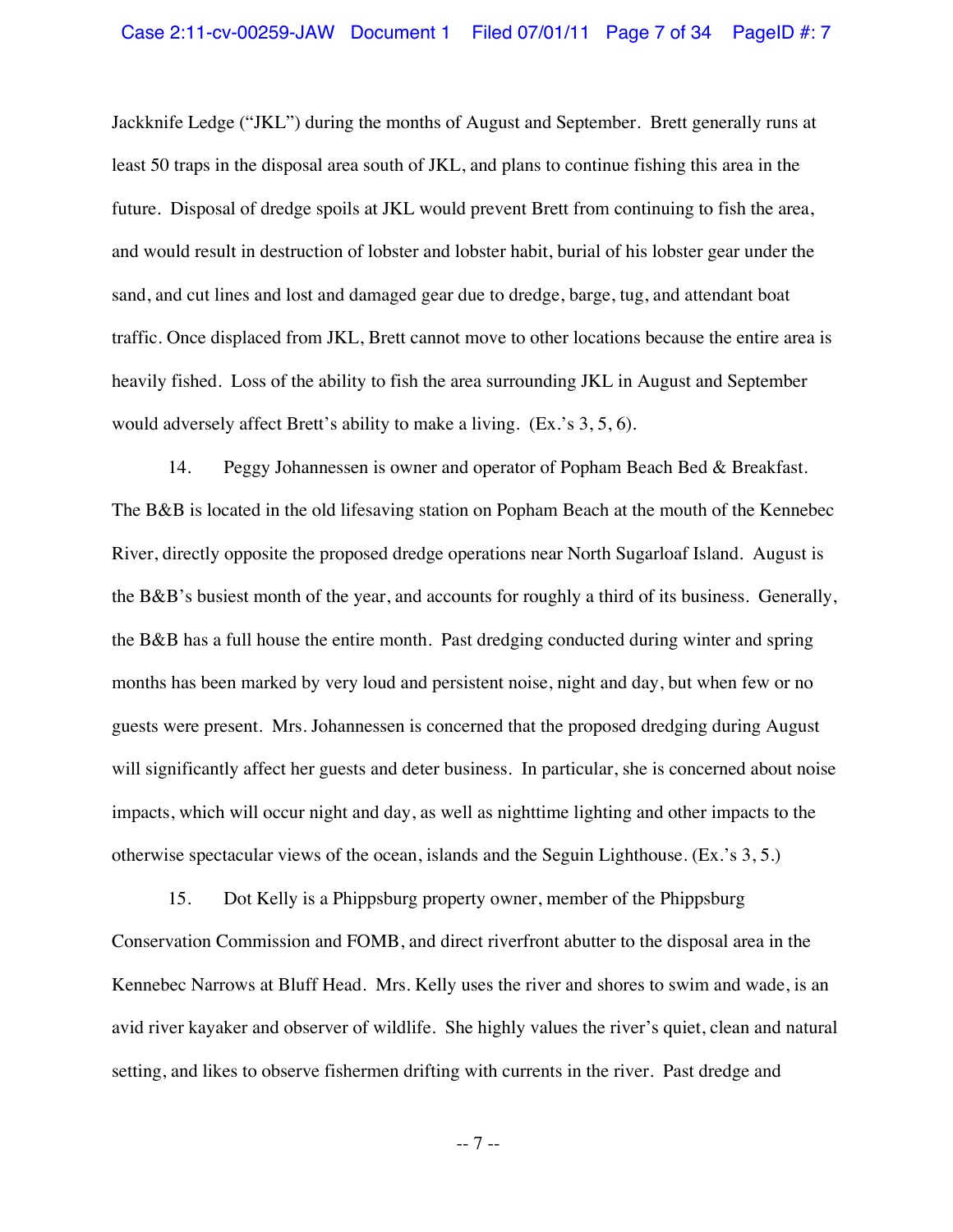dumping events have disrupted this natural setting, both during the day and at night and have been loud enough to wake her and her family up at night. Mrs. Kelly has also personally observed that during and after past dredging and disposal events, the entire river corridor in front of her house turned turbid and discolored, resulting in deposits of sand and silt along her shoreline and upstream and downstream areas. These impacts detract from her ability to use the area, and have driven away resident seals and other wildlife that she enjoys watching. (Ex's. 3, 5, 7.)

16. Lawrence Pye is a Phippsburg resident, Phippsburg Town Selectman, and commercial lobster fisherman. Lawrence traditionally fishes the waters surrounding JKL in August and plans to continue fishing this area in the future. Dredging of the Popham beach area and disposal of dredge spoils at JKL would prevent Lawrence from continuing to fish the area, and would result in destruction of lobster habit, burial of his lobster gear under the sand, and cut lines and lost and damaged gear due to dredge, barge, tug, and attendant boat traffic. Lawrence is also concerned that long term and cumulative impacts from dredging and disposal at JKL would degrade the habitat and lobster fishery in the waters surrounding JKL and the North Sugarloaf Island channel. (Ex.'s 3, 5.)

17. Laura Sewall is a Phippsburg resident who lives on the Sprague River Marsh, very near to Seawall Beach in the Small Point area. Laura is an avid swimmer and surf kayaker and enjoys the water at Seawall Beach and other area beaches on most August days. Laura greatly values the aesthetic experience of a clean, quiet, scenic, and natural coastline. She is also the director of the Bates-Morse Mountain Conservation Area (BMMCA). Every summer season, nearly 16,000 people walk over Morse Mountain to go to Seawall Beach. The trail ends just inshore of Jack Knife Ledge. The turbidity in the water, and concerns about potential toxins

-- 8 --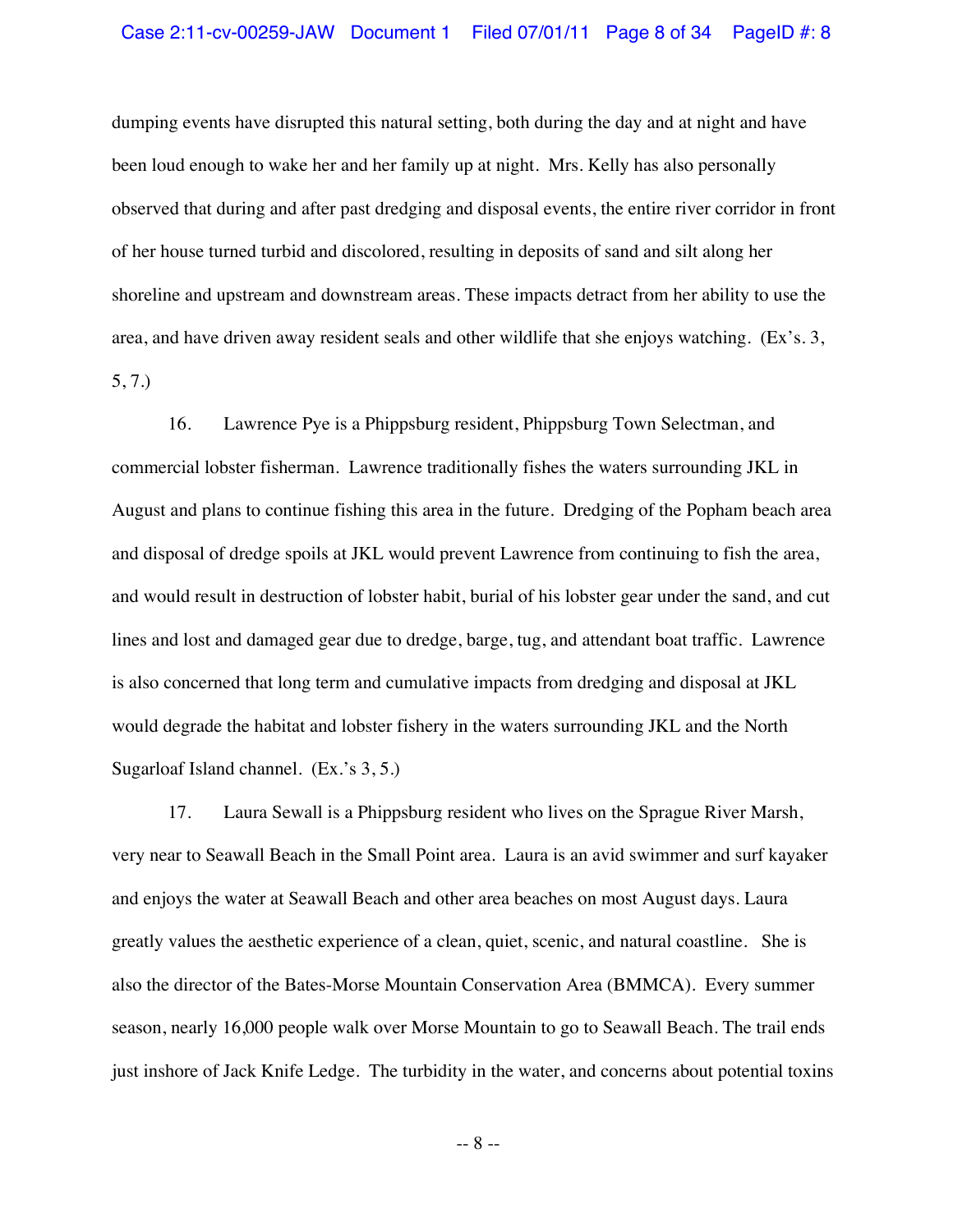stirred up by dredging and dumping would prevent Laura and the public users of BMMCA from engaging in recreational activities in and on the water at Sewall Beach and BMMCA, and would detract from their enjoyment of the scenic, quiet and natural experience that the area has to offer. (Ex.'s 3, 5, 8.)

18. Dean Doyle is a Phippsburg resident, commercial clam harvester, and chair of the Phippsburg Shellfish Conservation Commission. For the last 16 years, Mr. Doyle has harvested clams throughout Phippsburg, including clam flats in Drummore Bay, the Upper Flats, Parker Head, Wyman's Bay, Atkins Bay, and the Popham/Small Point Beach and Morse/Sprague River areas. During and immediately after prior dredging events, including the last time the FNP channel was dredged in 2003, Mr. Doyle has personally observed a layer of silt and sediment dispersed over productive clamflats and the filling of clam air holes due to such sedimentation. He is concerned that the silt and sediments from the proposed action will affect the above listed clam flats and force closure of shellfishing under state and federal public health protocols. A closure due to dredging in August would impose severe negative impacts on Mr. Doyle's business and all other shellfish harvesters in town: August is the most important month of the year for harvesters because it generally has the best weather (i.e. fewest rain-induced flats closures) and long days for harvesting. Not only is their harvest volume highest in August, but harvesters also get premium prices during the month – often double the price paid for clams in the winter and spring. Even short of a closure, deposition of silt and sediments on the clam flats will cover air holes, making it difficult to find clams and reducing harvests. In addition, siltation in August is likely to have severe negative impacts on clam spats (juvenile clams), which must set near the top of the flats until they mature sufficiently to survive at deeper levels. Mr. Doyle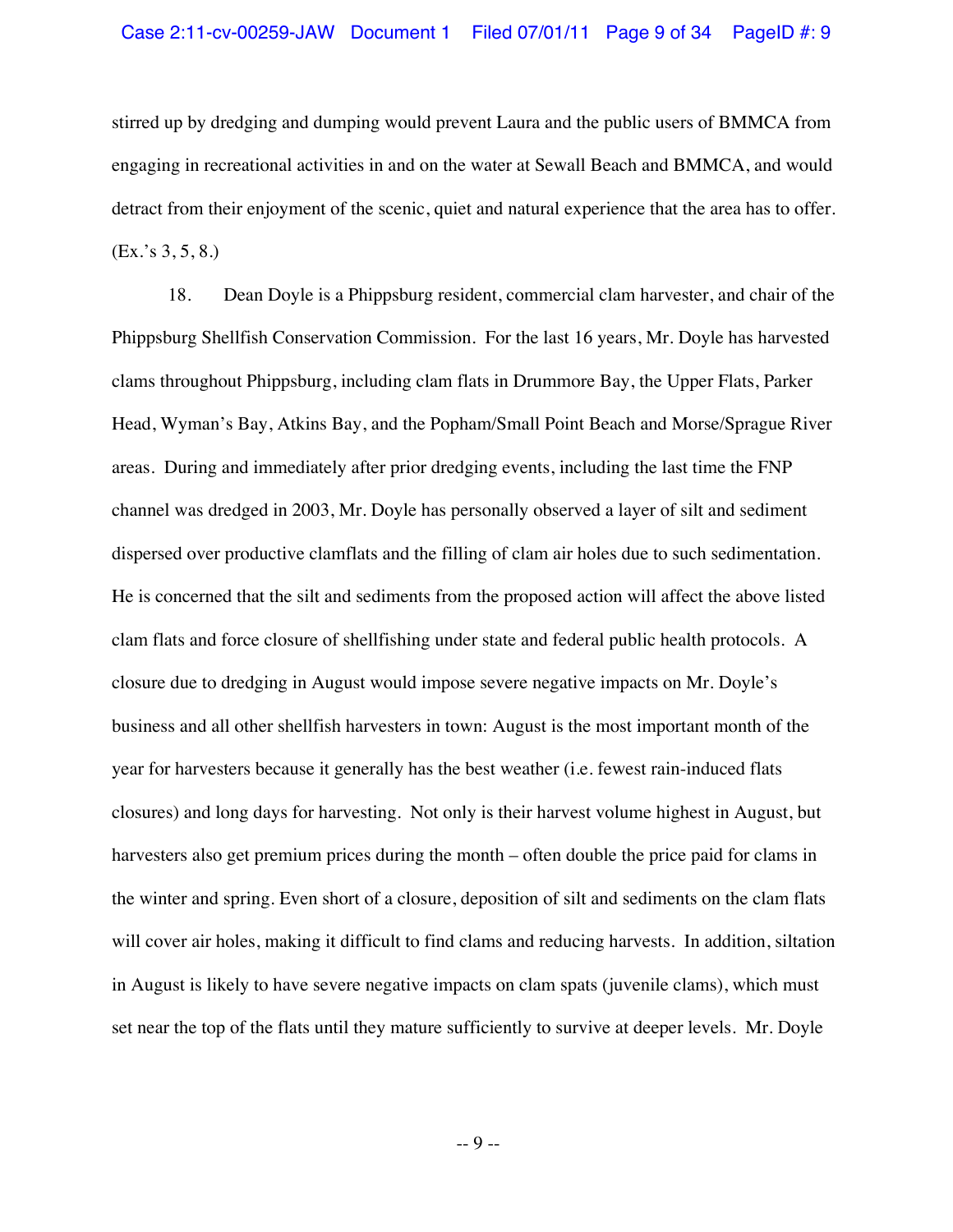is concerned that burial by a layer of silt and sediment will kill many of these juvenile clams, potentially eliminating an entire year class from future harvests. (Ex.'s 1, 3.)

19. Douglas Watts resides in Augusta, Maine frequently visits the lower Kennebec River and its beaches and intends to do so regularly in the future. Mr. Watts fishes the dredging and disposal areas for stripped bass, recreates and swims on the beaches, and hikes in the BMMCA. Mr. Watts is a professional wildlife photographer and videographer with a focus on the native fish species of the Kennebec River. Mr. Watts' videography of Atlantic sturgeon leaping in the Kennebec River is now on permanent display at the Hudson Highlands Nature Museum in Cornwall, NY. His underwater photography of alewives and blueback herring in the Kennebec River is now on permanent display at the Cape Cod Museum of Natural History in Hyannis, MA. Mr. Watts earns a portion of his annual income from licensing his photographs of the Kennebec River and its native fish and wildlife and allows free licensing of his work to state and federal fisheries restoration agencies and non-profit organizations. His ability to continue practicing this economic activity is directly dependent on the preservation and recovery of the native fish species of the Kennebec River watershed, including shortnosed sturgeon, Atlantic Sturgeon, Atlantic salmon and other native fish. (Ex. 14.)

20. Defendant United States Army Corps of Engineers ("Corps") is the federal agency charged with maintaining the "Federal Navigation Project" ("FNP") in the Kennebec River, including keeping the FNP open for navigation by deep draft Navy ships. The Corps is simultaneously responsible for implementing Section 404 of the CWA, including compliance with the Corps' Section  $404(b)(1)$  Guidelines,  $40$  C.F.R. § 230.10, for all dredge and fill activities affecting waters of the U.S.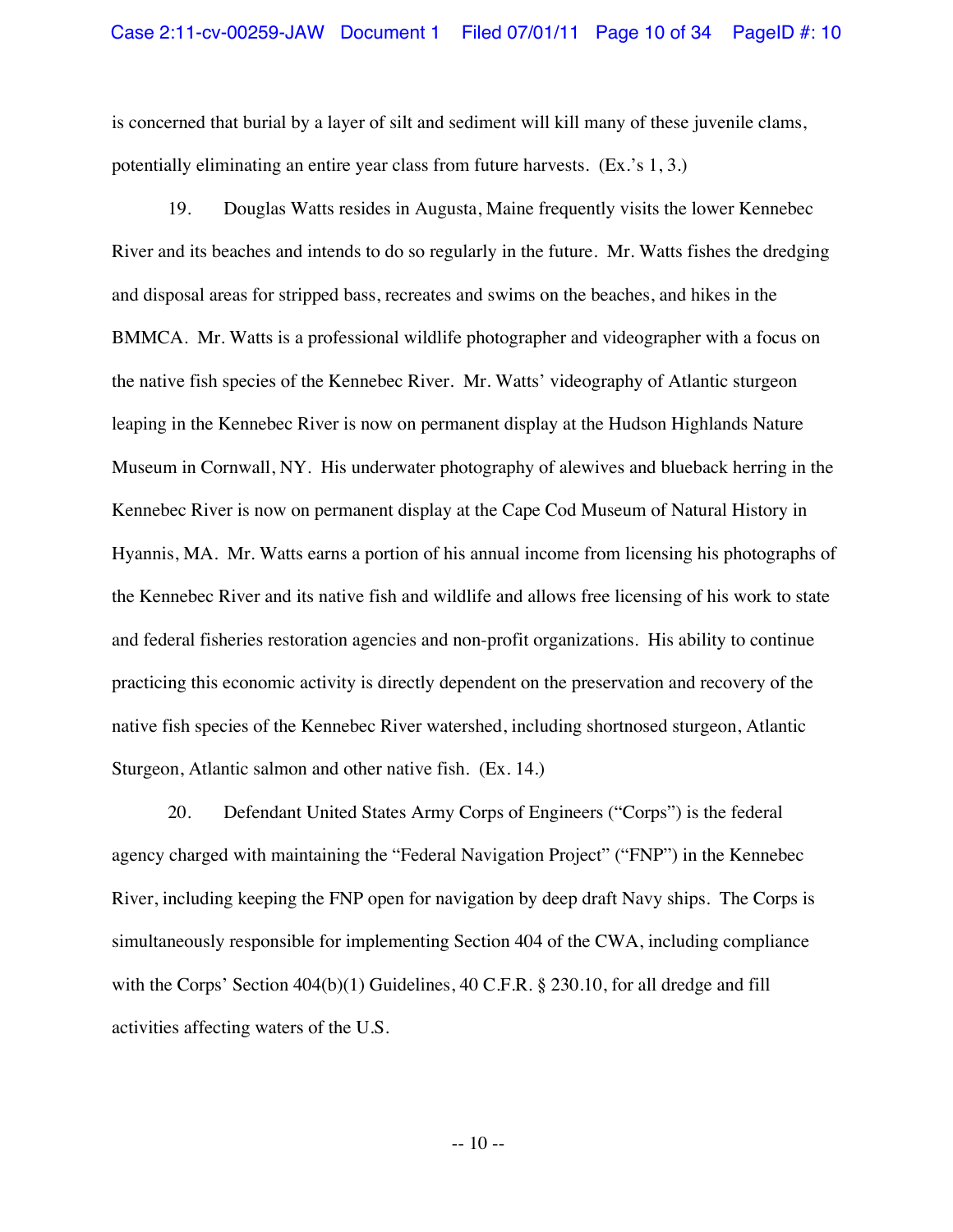21. Defendant Col. Philip T. Feir is District Engineer for the Corps' New England District. In that capacity, Col. Feir is the federal official responsible for ensuring that projects of the district comply with NEPA and the CWA. Col. Feir is sued in his official capacity.

#### **IV. Legal Background**

#### *A.* The National Environmental Policy Act

22. Pursuant to the National Environmental Policy Act ("NEPA"), before approving a proposed dredge and fill project, the Corps must determine whether the action will significantly affect the quality of the human environment. 42 U.S.C. § 4332(C).

23. Under NEPA, federal agencies are required to "study, develop, and describe appropriate alternatives to recommended courses of action in any proposal which involves unresolved conflicts concerning alternative use of available resources,"  $42 \text{ U.S.C.}$  §  $4332(2)(E)$ . *See also* 15 C.F.R. § 1508.9(b) (environmental assessment must briefly discuss the need for the proposal, alternatives, and the environmental impacts of the proposed action and alternatives.)

24. NEPA requires the Corps to take a "hard look" at a proposed project, alternatives, and impacts. *Kleppe v. Sierra Club*, 427 U.S. 390, 410 n. 21 (1976); 45 Fed. Reg. at 85339. The hard look doctrine requires the permitting agency to "set forth sufficient information for the general public to make an informed evaluation, and for the decisionmaker to consider fully the environmental factors involved and to make a reasoned decision after balancing the risks of harm to the environment against the benefits to be derived from the proposed action." *Sierra Club v. U.S. Army Corps of Eng*., 701 F. 2d 1011, 1029 (2d Cir. 1983) (quotations and citations omitted). The Corps review must ensure "the integrity of the process of decision by giving assurance that stubborn problems or serious criticisms have not been 'swept under the rug.'" *Id*.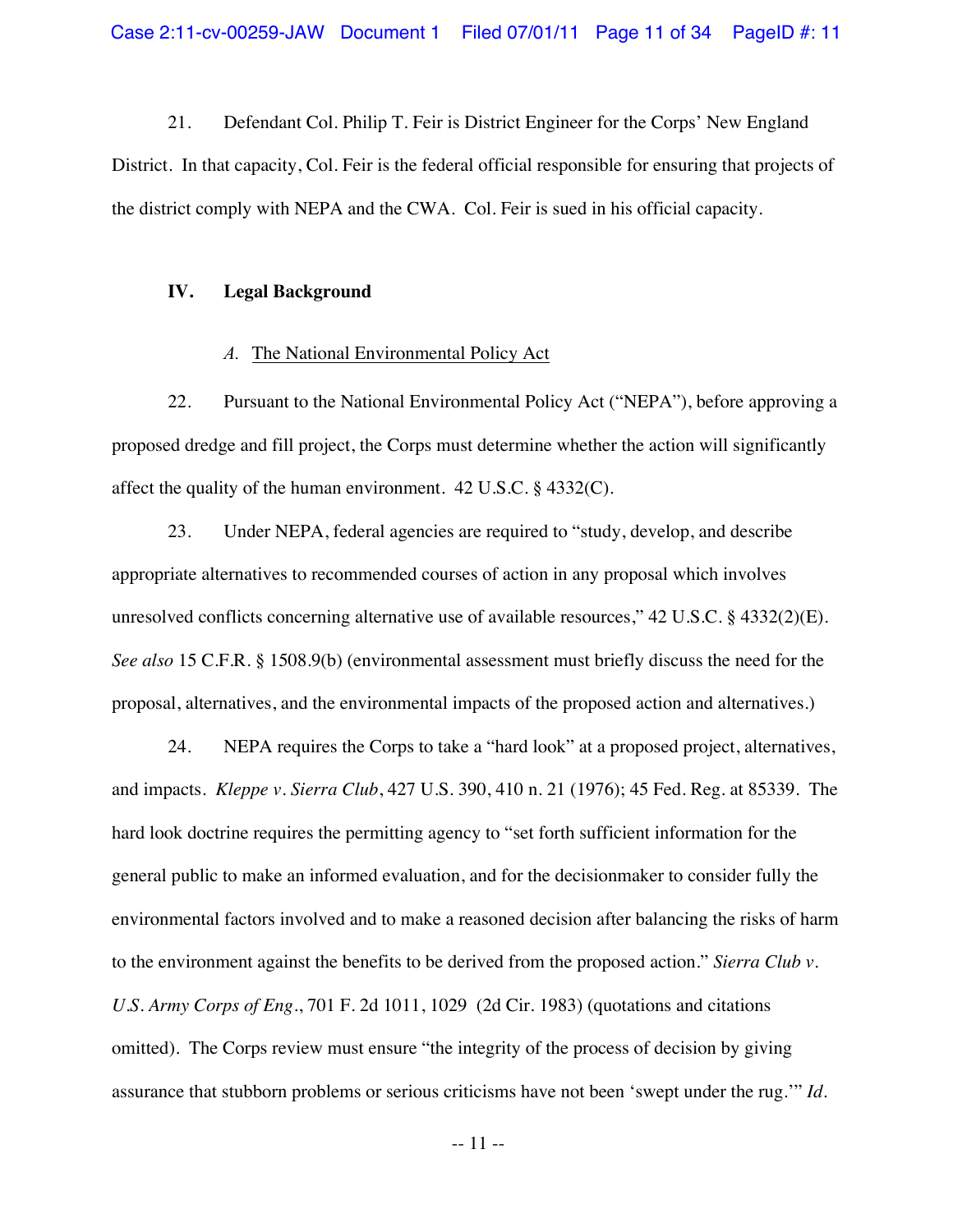(citing *Silva v. Lynn*, 482 F.2d 1282, 1285 (1st Cir. 1973)). "[W]here comments from responsible experts . . . disclose new or conflicting data or opinions . . . these comments may not simply be ignored. There must be good faith, reasoned analysis in response." *Silva*, 482 F.2d at 1285.

### *B.* Section 404 of the Clean Water Act

25. "Congress enacted the Clean Water Act to 'restore and maintain the chemical, physical, and biological integrity of the Nation's waters.'" *Town of Norfolk v. U.S. Army Corps of Engineers*, 968 F.2d 1438, 1445 (1st Cir. 1992) (quoting 33 U.S.C. § 1251(a)). Section 301 of the CWA prohibits discharge of pollutants, including dredged or fill materials, into navigable waters unless authorized by a permit. 33 U.S.C. §§ 1311(a), 1362(6). Navigable waters includes all "waters of the United States," *id*. at 1362(7), including adjacent and interconnected wetlands. 40 C.F.R. § 230.3(s)(7).

26. Section 404 of the CWA authorizes the Corps to issue or deny permits for the discharge of dredged and fill materials into waters of the United States at specified disposal sites. 33 U.S.C. § 1344(a). Before issuing a permit, the Corps must ensure that the proposed action complies with CWA Section 404(b)(1) Guidelines issued by the Environmental Protection Agency ("EPA") in conjunction with the Secretary of the Army. *Id*. § 1344(b)(1); *see also* 33 C.F.R. § 320.4(a)(1) (section 404 permits will be denied for projects that do not comply with the EPA's 404(b)(1) Guidelines), *id*. § 336.1(a) (the Corps authorizes its own discharges of dredged or fill material by applying all applicable substantive legal requirements, including the section  $404(b)(1)$  guidelines).

27. The 404(b)(1) Guidelines provide that: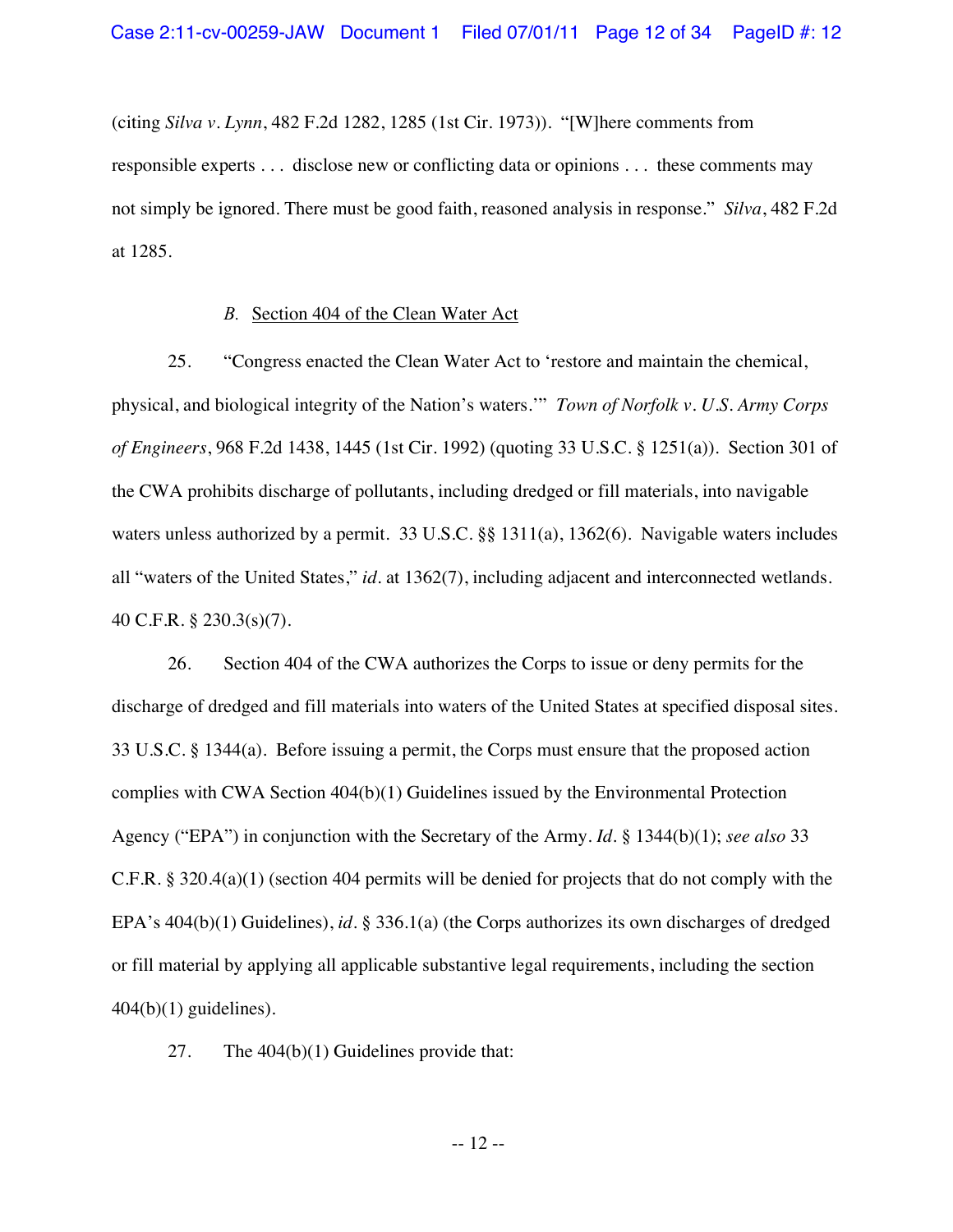[N]o discharge of dredged or fill material shall be permitted if there is a practicable alternative to the proposed discharge which would have less adverse impact on the aquatic ecosystem, so long as the alternative does not have other significant adverse environmental consequences.

40 C.F.R. § 230.10(a) (known as the less environmentally damaging practicable alternative, or "LEDPA", standard). "An alternative is practicable if it is available and capable of being done after taking into consideration cost, existing technology, and logistics in light of overall project purposes." *Id*. § 230.10(a)(2).

## **V. Factual Background**

## *A.* History of Dredging in the Kennebec River

28. The designated Federal Navigation Project ("FNP") in the lower Kennebec River is a 500-foot wide channel with an authorized depth of 27 feet below mean low low water ("MLLW") that stretches 13 miles from shipbuilding facilities at the Bath Iron Works ("BIW") in the City of Bath to the mouth of the Kennebec River at Popham Beach in Phippsburg. (Army Corps of Engineers, *Environmental Assessment Finding of No Significant Impact and Section 404(b)(1) Evaluation for Maintenance Dredging, Kennebec River, Sagadahoc County, Maine*, at 1-2, Fig. 1 (June 2011), (hereinafter as "EA"), Ex. 9.)

29. The Corps occasionally dredges the FNP to enable transit of deep draft Navy ships. The two locations dredged most often are:

> a. South of the City of Bath at Doubling Point in the vicinity of Coast Guard buoys 28, 29, and 31 (hereinafter as "Doubling Point" or "DP"), and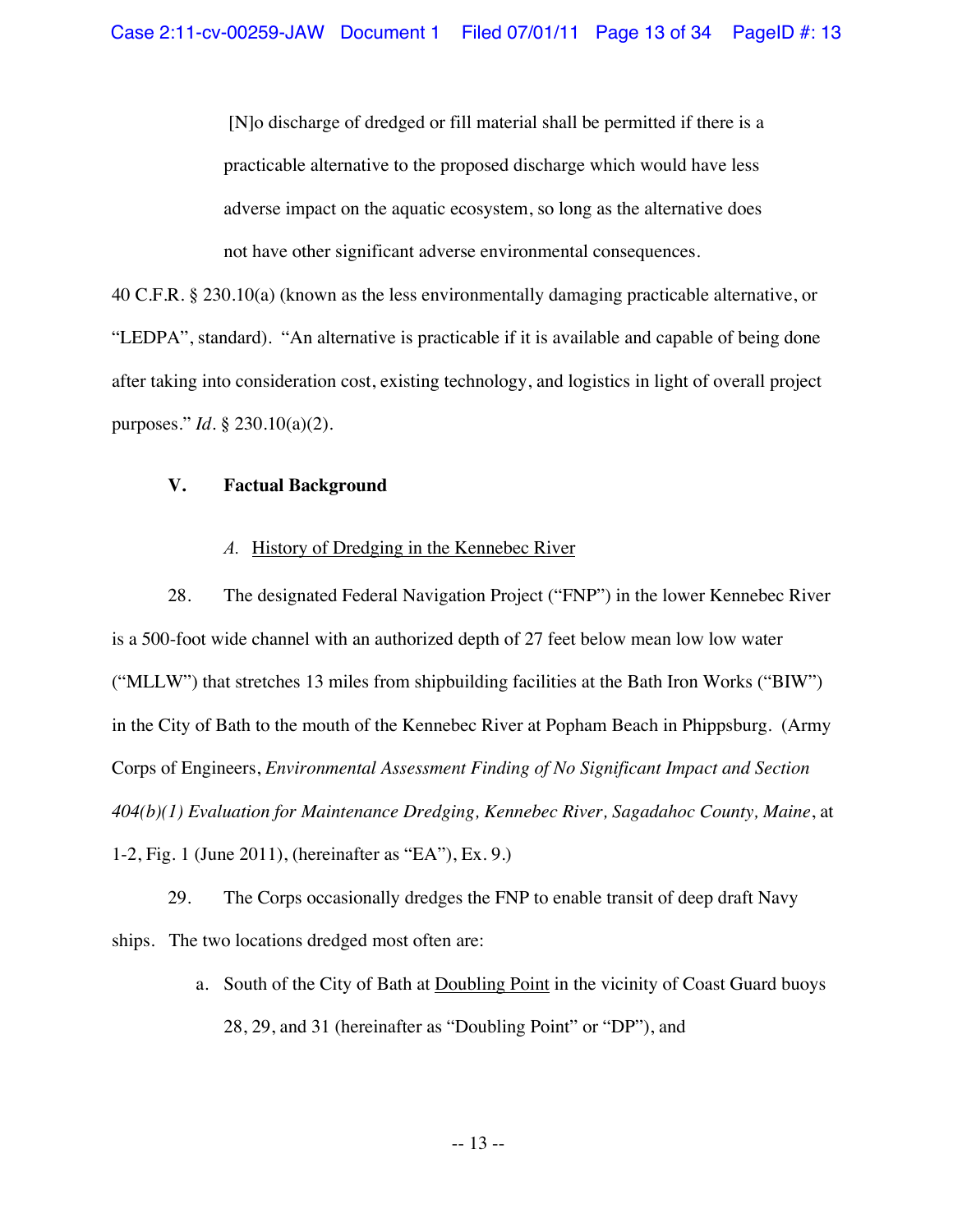b. At the mouth of the Kennebec River between Popham Beach and north Sugarloaf Island in the vicinity of Coast Guard buoy 6 (hereinafter as "Popham Beach" or "PB"). (EA at 1; *id*. at 2-4, Figs. 2-3.)

30. Spoils from dredging at PB and DP were originally dumped either at an approved disposal site in the Atlantic ocean near Seguin Island or at an in-river dump site in the Kennebec Narrows (also called Fiddler's Reach) just north of Bluff Head. (EA at 15.) In 1989, 2000, 2002 and 2003, PB spoils were dumped in 40 to 50 feet of water 0.4 miles south of Jackknife Ledge, approximately 1 mile south of Popham Beach State Park. (EA at 2-4, 13-14.)

31. Over last forty years, the Corps dredged Doubling Point and Popham Beach as part of the same project in 1971, 1989, 1997, 2000, 2002, and 2003. (EA at 7-8, Table 1.)

32. The Corps dredged Doubling Point only in 1975, 1980, 1986, and 1991. (*Id.*)

33. In order to minimize adverse impacts to endangered species, anadromous fish runs, lobster migration and shedding, shellfish spawning, inshore feeding of schooling fish, and commercial and recreational fishing (including shellfishing and lobster fishing), state and federal permits for dredging of the FNP have consistently prohibited any dredging during the summer months when the river is most biologically productive and when commercial and recreational fishing is at its height. (*See, e.g.,* MDEP Order, #L-16281-4E-A-N (Corrected) at 3-5 (Nov. 30, 1989), Ex. 10).

34. In 1989, in order to minimize adverse environmental and economic impacts to anadromous fish runs, lobster migration and shedding, lobster fishing, shellfish spawning, and inshore feeding of schooling fish, the Maine Department of Environmental Protection allowed dredging of DP only between Sept. 10 and Oct. 10 or Nov.  $1<sup>st</sup>$  and April 30th (but prohibited use of the in-river disposal site between Nov.  $1<sup>st</sup>$  and March 1st) and allowed dredging of PB only

-- 14 --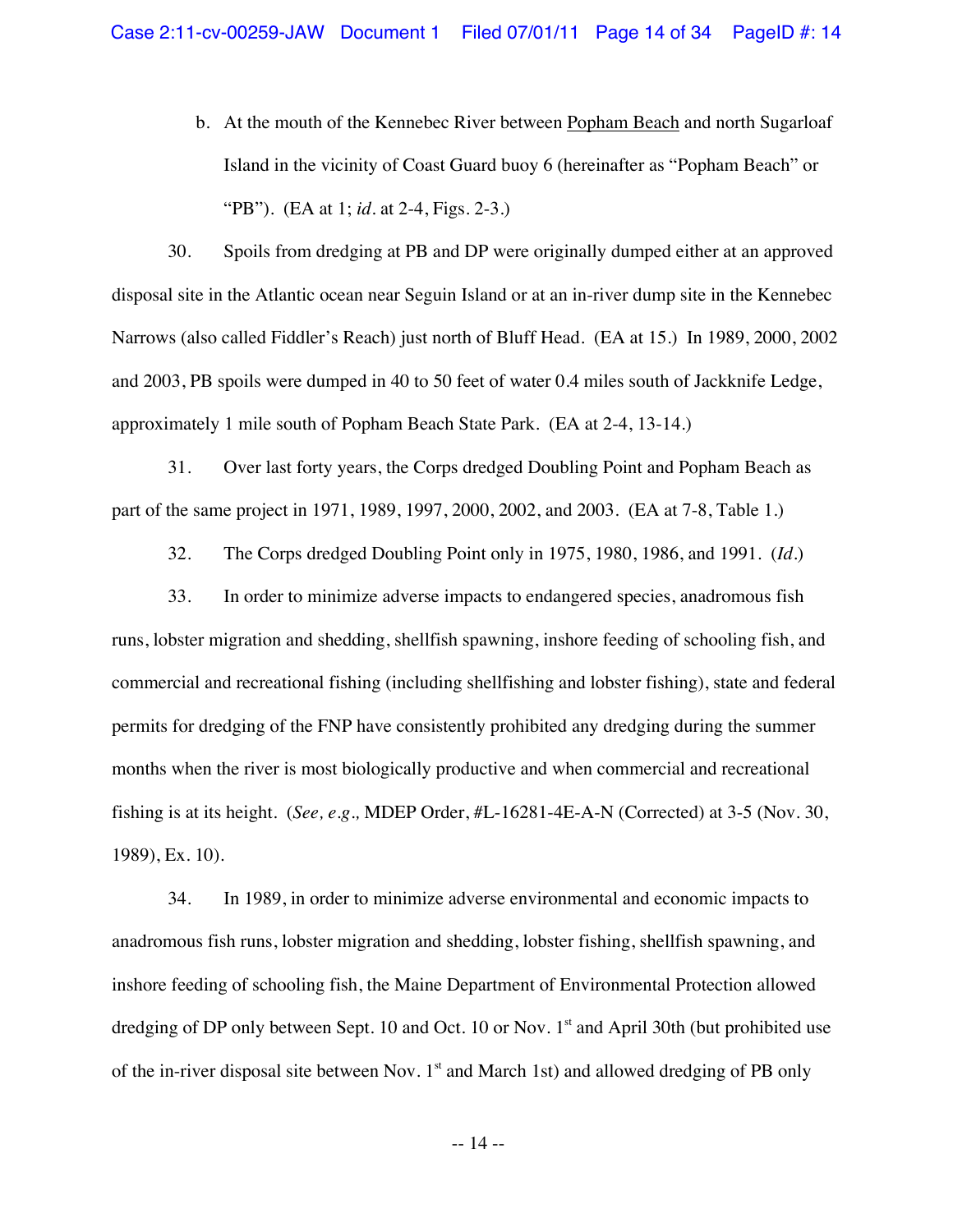between Nov. 1<sup>st</sup> and April 30th. (MDEP Order, #L-16281-4E-A-N (Corrected) at 3-5 (Nov. 30, 1989), Ex. 10).

35. In 1997, MDEP found that dredging in November should minimize adverse impacts to migrating anadromous fish, shellfish spawning in the river, and lobstering at the mouth of the river. In order to protect endangered shortnose sturgeon, however, dumping at the in-river disposal site was prohibited until after Nov. 15, when the sturgeon typically relocated upstream. (MDEP Order, #L-16281-4E-B-N at 2-3 (Oct. 22, 1997), Ex. 10).

36. In 2000, MDEP approved emergency dredging in December to enable transit of a Navy destroyer based, in part, on comments from the Maine Department of Marine Resources that dredging in December would minimize potential adverse impacts to migrating anadromous fish, shellfish spawning in the river, and lobstering at the mouth of the river. (MDEP Order, #L-16281-4E-C-N at 2-3 (Nov. 30, 2000), Ex. 10).

37. In 2002 – which permit authorized both emergency dredging in April 2002 and a long term 10 year maintenance dredging permit – MDEP found that dredging would not unreasonably harm estuarine or marine fisheries provided that long term dredging using a hopper dredge was limited to the period between Dec. 1 and March 15 and long term dredging using a mechanical dredge was limited to the period between Nov. 1 and April 1. (MDEP Order, #L-16281-4E-D-N at 2-3 (Nov. 30, 2000), Ex. 10).

38. The 2002 permit is still in effect. (*Id*.)

## *B.* Conditions at Doubling Point

39. In October 2010, shoaling of the river bottom in the vicinity of buoy 28 at Doubling Point delayed the departure of the USS Jason Dunham (DDG 109). In order to clear the shoals, the Navy shifted the Dunham's departure date by five days to utilize the best possible

-- 15 --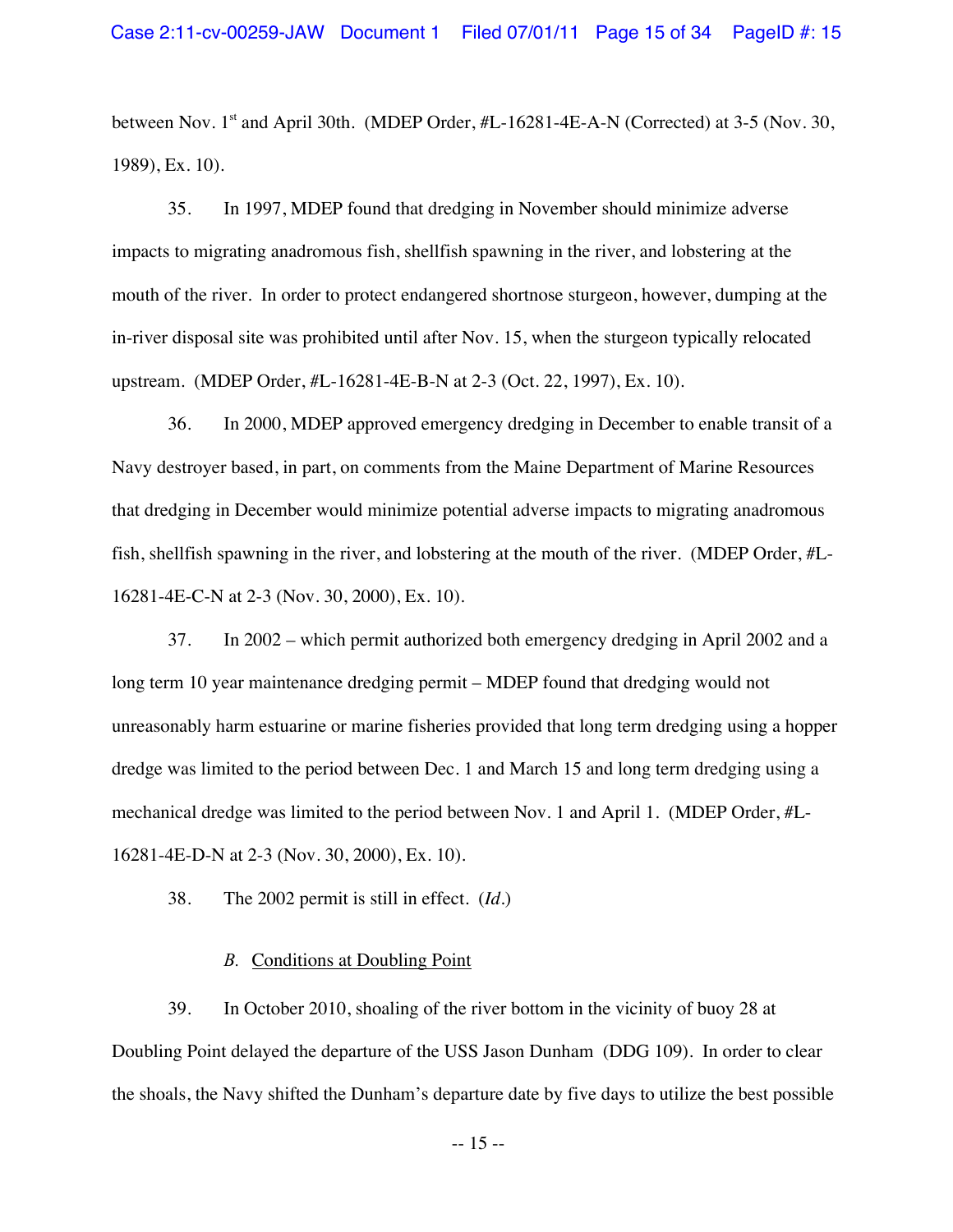## Case 2:11-cv-00259-JAW Document 1 Filed 07/01/11 Page 16 of 34 PageID #: 16

tide and altered its line of departure to a deeper lane of travel to the east of the marked channel, which required temporarily relocating buoy 28. Measured clearance was less than a foot. (Dean Krestos, Captain, USN, letter to Col. Philip T. Feir, Army Corps of Engineers (Nov. 23, 2010) (hereinafter as "Krestos 1"), Ex. 11.)

40. Based on this event, the Navy determined that shoaling in the vicinity of Doubling Point has created a "Critical Safety Impact" and requested immediate action by the Corps to clear the channel in support of then scheduled sea trials of the USS Spruance (DDG 111) on or about Feb. 15, 2011. (*Id*.) In a follow-up letter, the Navy stated, "hazardous shoaling in the navigable channel in the vicinity of buoys 28, 29, and 31 [Doubling Point] is unsafe and constitutes an emergency situation." (Dean Krestos, Captain, USN, letter to MG William T. Grisoldi, Army Corps of Engineers (Jan. 19, 2011) (hereinafter as "Krestos 2"), Ex. 11.)

41. Due to "insufficient project funding and lead time" (Col. Philip T. Feir, District Engineer, *Statement of Findings*, at 1 (June 15, 2011), Ex. 12), the Corps was unable to dredge the channel prior to the scheduled sea trials in February, or at any time during the existing November 1 to April 30 dredging permit window. (EA at 1.)

42. The draft of the USS Spruance and other DDG Destroyers is 28 feet 9 inches. (Krestos 1.) The overall length is 510 and the "extreme beam" is 60 feet. (Naval Vessel Register, http://www.nvr.navy.mil/nvrships/details/DDG111.htm, Ex. 13)

43. According to BIW, the shipbuilder, in the Kennebec, the "minimum depth of water to safely navigate a DDG 51 Class destroyer safely is 25 feet, and the vessel can only move through this region during a small window of time surrounding a high tide of at least 6 feet (once per day). This allows a 2 foot margin of safety against the vessel running aground." (Bob Herman, BIW, email to Robert Green, Maine DEP, April 7, 2011 at 1:47 pm, Ex. 14).

-- 16 --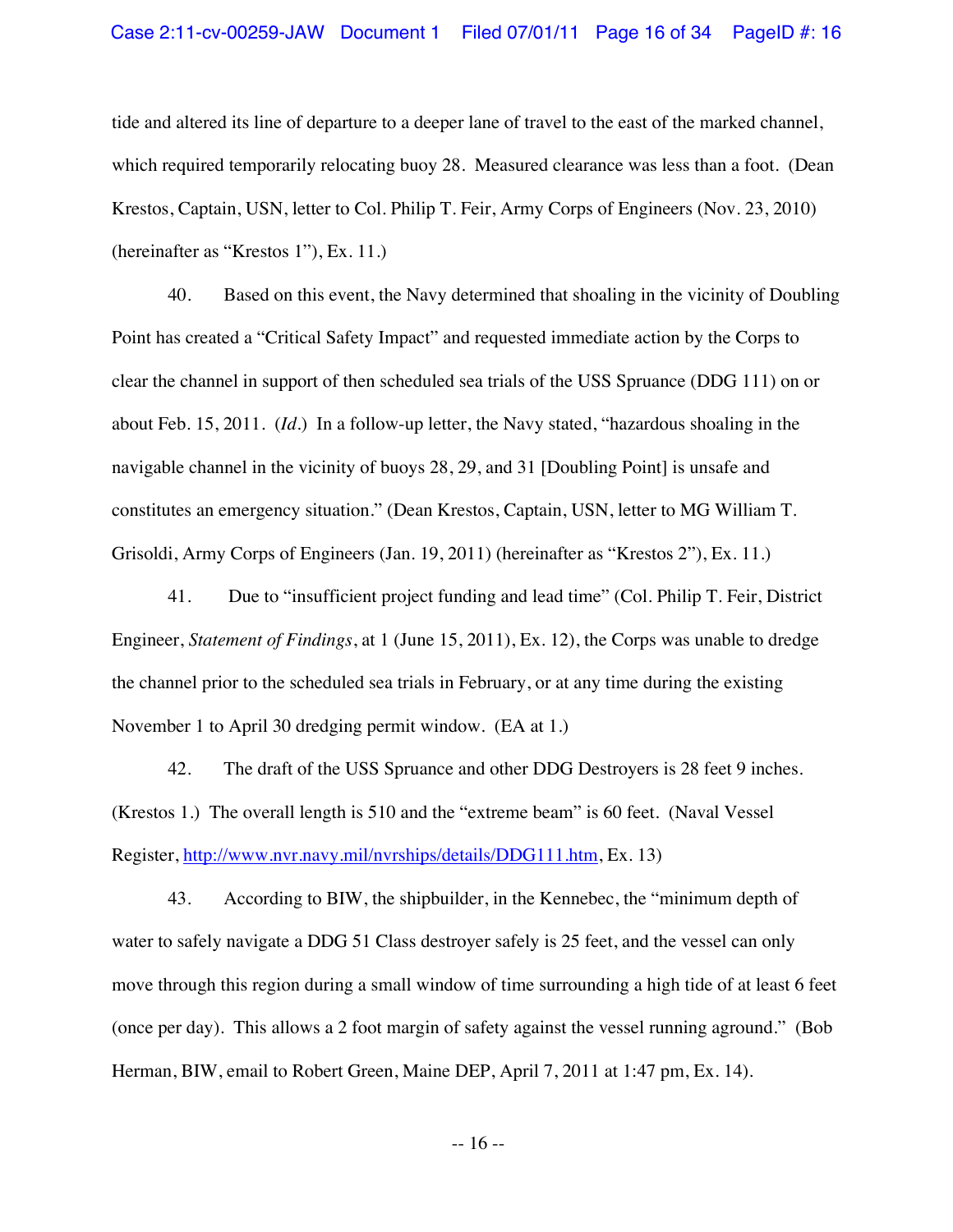44. BIW's licensed Master and River Pilot takes monthly depth soundings of the Kennebec River. (*Id*.) Those soundings are communicated to the Corps, and the agency annually meets with BIW, the Maine Congressional delegation, and other interested parties to review the status of dredging needs on the Kennebec River. (*Id*. at 2.)

45. In January 2011, BIW's Master identified a 300-foot lane of travel with "water sufficiently deep for safe navigation to the east of the designated channel" at Doubling Point. (*Id*. at 1; Krestos 2)

46. BIW and the Navy petitioned the US Coast Guard to temporarily relocate the channel markers at Doubling Point reach. (*Id*.; Krestos 2.) With the Navy's permission, the BIW master moved DDG 111 Spruance safely through this temporarily marked area four times for two separate sea trials, including a round trip between BIW and the Atlantic Ocean on February 16-17 and a second round trip on March 15-18. (*Id*.)

47. Outgoing transits occurred at high tides in Bath of 7.1' and 6.5' respectively. (Maine Boats, Homes and Harbors, *Tide Charts for Bath and Ft. Popham*, Feb, March, August, & Sept. 2011, http://maineboats.usharbors.com/monthly-tides/Maine-Midcoast, Ex. 16).

48. Soundings taken in January 2011 found that the depth of the federal navigational channel was limited at Doubling Point, buoy 28, to a controlling depth of 19' 7" and the shoals spanned almost the entire width of the 500 foot channel. (Dean Krestos, Captain, USN, letter to Col. Philip T. Feir, Army Corps of Engineers (June 3, 2011) (hereinafter as "Krestos 3"), Ex. 11).

49. Soundings completed on May 21, 2011, after the spring run-off, found some improvement, with a new controlling depth of 22' 5" in the Doubling Point Reach. (*Id*.) But the

-- 17 --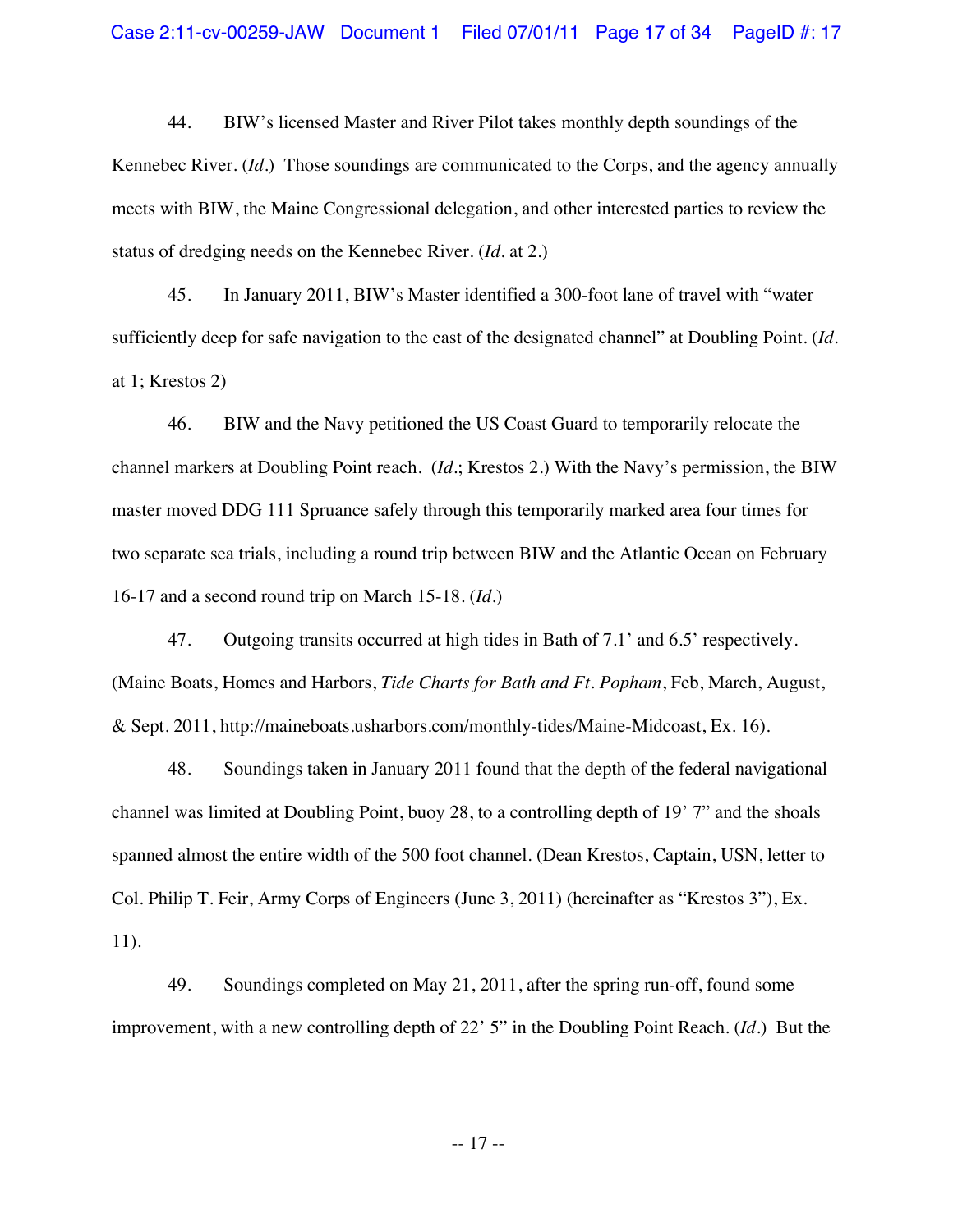## Case 2:11-cv-00259-JAW Document 1 Filed 07/01/11 Page 18 of 34 PageID #: 18

Navy also determined that shoaling has moved eastward into the unmarked channel used by the Spruance in February and March. (*Id*.)

50. The May survey shows, however, that any new shoaling on the edge of the unmarked channel to the east of the marked channel is minimal, that other areas of the eastern unmarked channel have been cleared out by the spring runoff, and that there is still an open lane of travel 300' to 500' wide in the eastern unmarked channel with water in excess of -27'. (EA, App. G, Revised Drawings C-101, C301, Ex. 17.)

51. The May survey shows that the shallowest waters – and therefore the areas that will take the longest time to dredge and which will produce the bulk of the dredge spoils – are in the western two thirds of the marked channel at Doubling Point. (*Id*.)

52. The May survey shows that the eastern third of the marked channel at Doubling Point has a much smaller area of shoaling, and that shoals in this section have built up to lesser depth. (*Id*.)

53. The May survey shows that by dredging the eastern third of the marked channel only, the Corps could open a 500'-plus lane of travel with water sufficiently deep for safe transit of the USS Spruance that still leaves a sizeable buffer between the ship and the eastern shore. (*Id.)*

54. High tide on the Kennebec River in Bath on Sept. 1 is predicted to be 7.8' and will occur at 3:08 pm. (Ex. 16).

## *C.* Conditions at Popham Beach

55. In the November 2010, January 2011, and June 2011 letters from Captain Krestos, the Navy declared an emergency due to shoaling in the Doubling Point reach of the FNP only. (Ex. 11.) None of these letters discussed a need for dredging at PB and there is no indication in

-- 18 --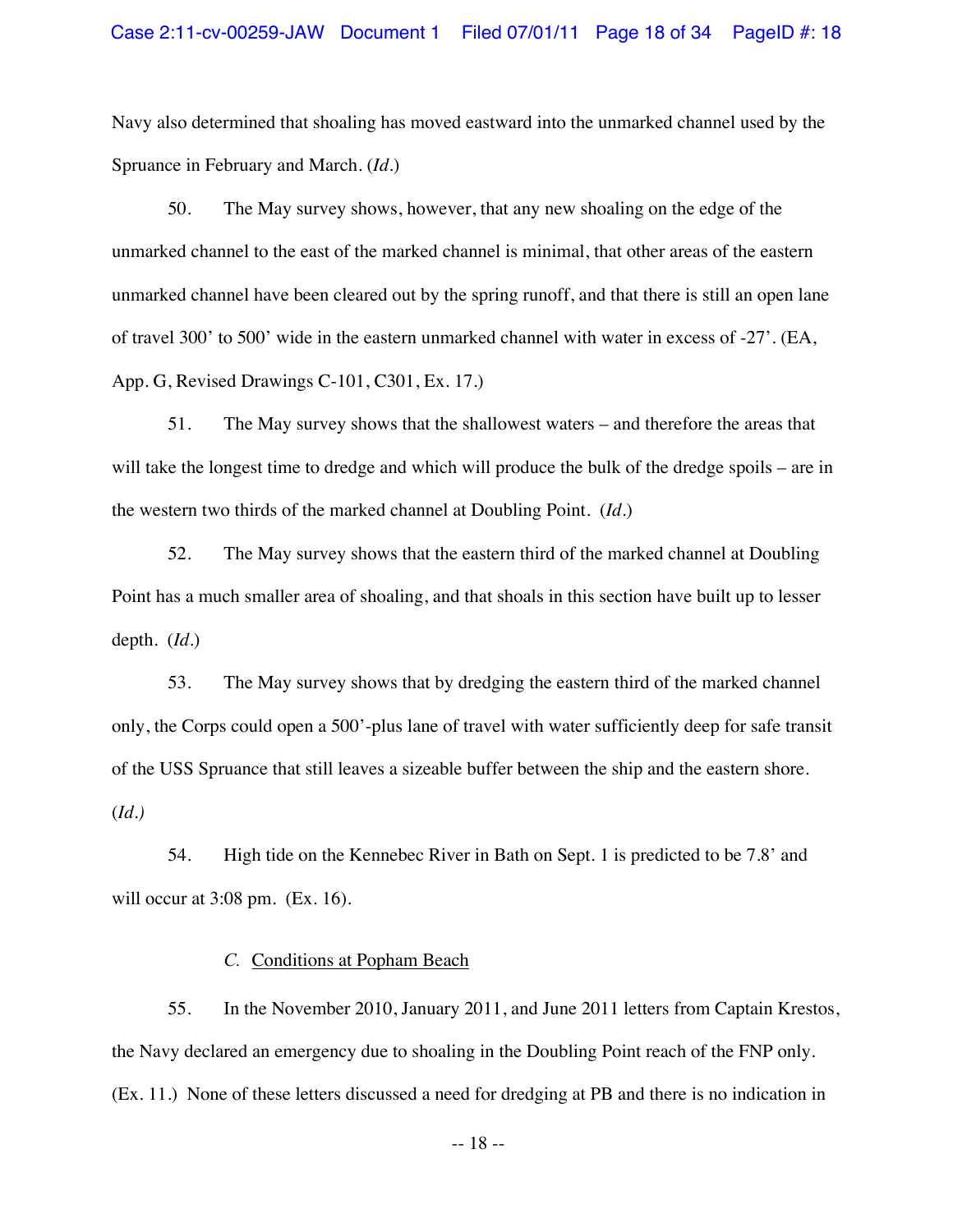the EA (EA at 8-10 and 42-44) or in any of the attached correspondence (EA, App. A) that the Navy has declared an emergency that requires dredging of the FNP at Popham Beach in order to enable safe transit of the USS Spruance on September 1, 2011.

56. The May 2011 survey of the Popham Beach area of the FNP shows minor shoaling on the margins of the FNP, but not at levels that would present an emergency or a barrier to safe transit of a DDG Destroyer. (EA, App. G, Revised Drawings C-103, C301).

57. The shallowest location in the PB reach has a controlling depth of -22.3 feet. (*Id*.) At that location, the May 2011 survey shows shoals covering a small area on the northeast boundary of the channel, which leaves an approximately 450-foot lane of travel with water sufficiently deep for safe navigation within the 600-foot marked channel (*Id*. at C-301, Cross section C-103). No dredging is proposed for this 450-foot wide lane of travel. (*Id*.)

58. At the most constricted location, south of North Sugarloaf Island, the May 2011 survey shows that there is at least a 300-foot lane of travel of deep water within the 500-foot marked channel, and that controlling depths exceed 26 feet throughout the 500-foot wide channel. (*Id*.) No dredging is needed or proposed for this 300-foot wide lane of travel. (*Id*.)

59. High tide at Fort Popham, Hunnewell Beach on Sept. 1 is predicted to be 10.2' and will occur at 2:12 pm. (Ex. 16).

#### *D.* The 2011 Environmental Assessment and Statement of Findings

60. On or about March 1, 2011, the Corps issued a Public Notice for an emergency out-of-season (August) maintenance *and* advanced maintenance dredging of the FNP in the Kennebec River. (Public Notice at 1-2, Ex. 18.)

61. Instead, of seeking approval to dredge the minimum width and depth necessary to enable the USS Spruance to safely transit the Doubling Point reach, the Corps proposed to

-- 19 --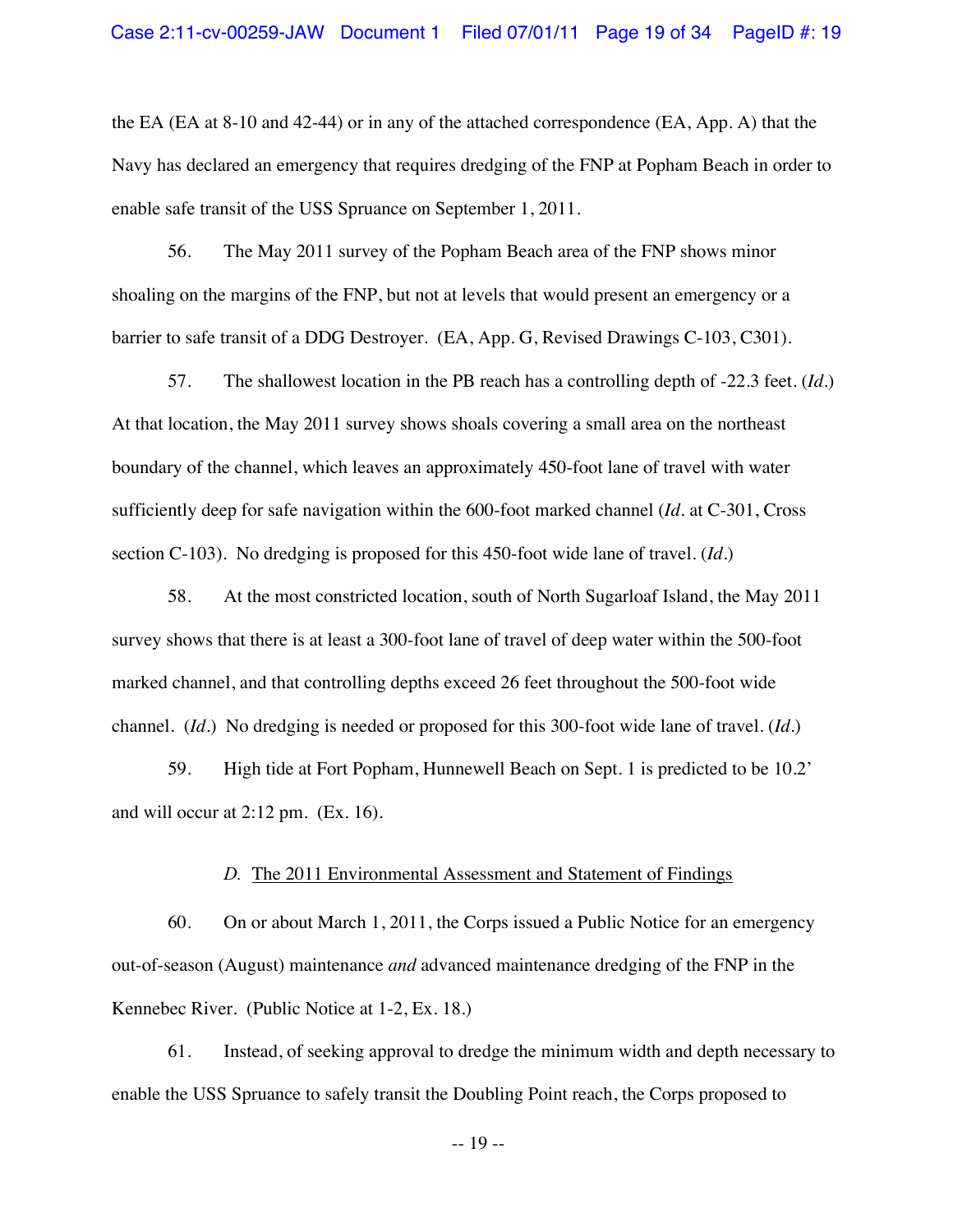dredge to authorized depths (-27' plus two feet of allowable overdredge) and an extra three feet (-30, plus two feet of allowable overdredge) of the entire 500-foot channel. (Public Notice at 7; EA at 6.) In all, the Corps proposed to dredge to -32', which would remove an estimated 50,000 cubic yards from the Doubling Point channel, and to dispose of those spoils in-river at the Kennebec Narrows dump site north of Bluff Head. (*Id*.)

62. At the mouth of the Kennebec River at Popham Beach, the Corps proposed to dredge all shoaled areas to authorized depths (-27' plus two feet of allowable overdredge) (Public Notice at 8; EA at 6.) In all, the Corps proposed to dredge the PB reach to -29', which would remove 20,000 cubic yards of material, and to dispose of those spoils at a near-shore dump site 0.4 miles south of Jackknife Ledge ("JKL") immediately offshore of Popham Beach State Park. (*Id*.)

63. The Corps proposed to perform the work by hopper dredge over a three to five week period beginning on or about August 1, 2011. (Public Notice at 1-2; EA at 6.)

64. Because this out-of-season dredging was scheduled to occur outside its existing permit window, and because the Kennebec River stock of the Golf of Maine Distinct Population Segment of Atlantic Salmon was listed as endangered in 2009, the Corps re-initiated a section 7 consultation process with the National Marine Fisheries Service ("NMFS") under the Endangered Species Act and applied for a new Section 401 water quality certification from the State of Maine. (Public Notice at 3-4.)

65. The Corps held a public hearing Feb. 24, 2011. The public, including several Plaintiffs, raised the following concerns: the timing of dredging in August, which is the best time of year for shellfishing on the Kennebec; that the JKL dump site is productive for lobster in August; impacts to shellfishing and lobstering and the potential for lost harvests; impacts to other

-- 20 --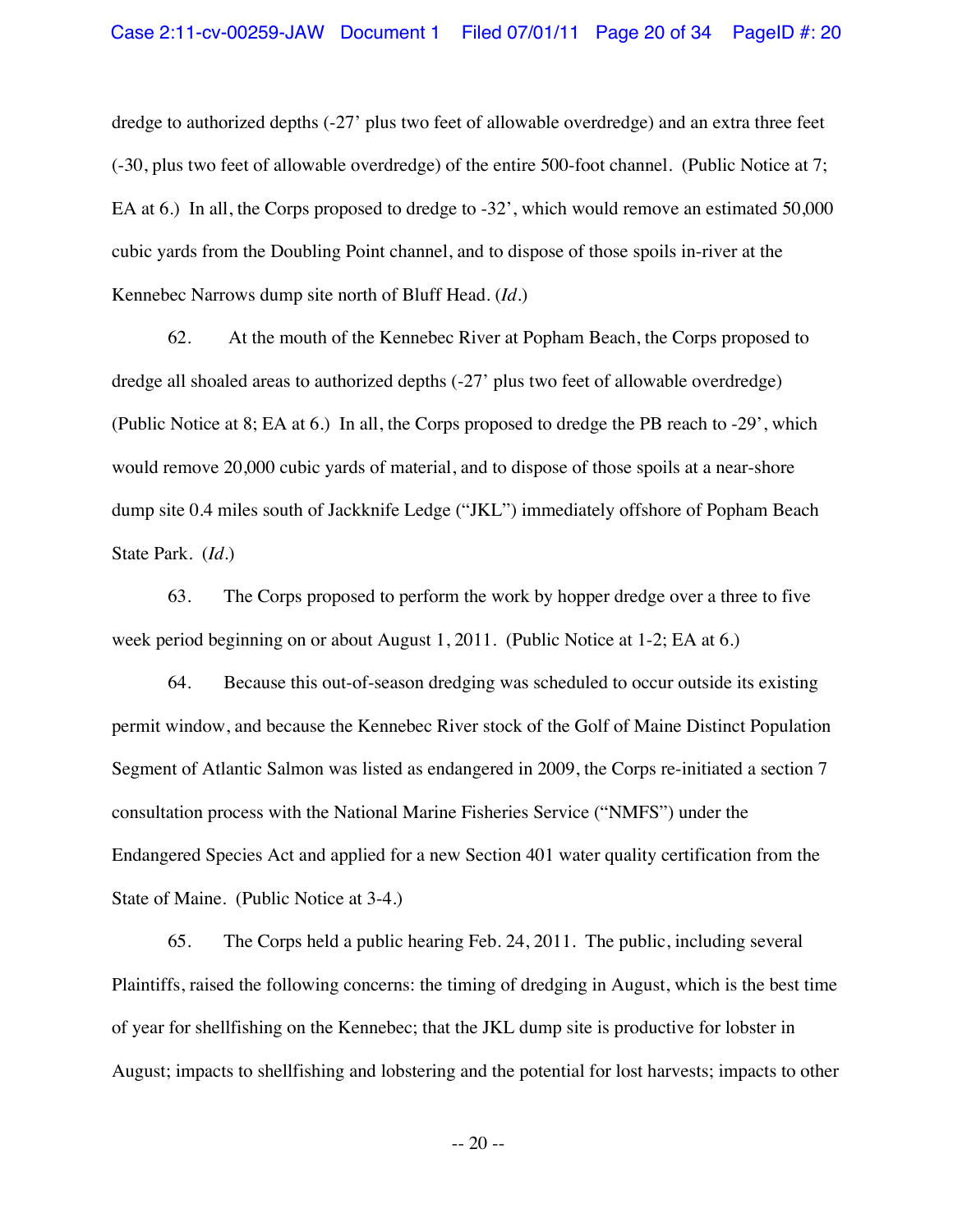fish species and to sport fishing and commercial fishing; the need to consider alternative dredging methods, times, and disposal sites; noise and other impacts to summer tourism; the need for a compromise solution; inadequate planning by the Corps; and deposition of spoils on clamflats and private shorelines. (Robert Green, Maine DEP, handwritten notes, Ex. 19.)

66. On March 19 and 26, 2011 FOMB submitted comments to the Corps that raised the following concerns: violations of Maine water quality standards, the proposed reclassification of Maine water quality designations to allow dumping at the Kennebec Narrows; the availability of "Less Environmental Damaging Practicable Alternatives"; and adverse impacts to endangered sturgeon and salmon, anadromous fish and marine mammals. (Ex. 4.)

67. On March 20 and 30, 2011, Plaintiff Dot Kelly, an owner of property abutting the shoreline of the Kennebec Narrows dump site, submitted comments to the Corps that raised the following concerns: water quality and wildlife impacts due to accumulation of dredge spoils on her normally rocky shoreline from a Nov. 2009 dredging by BIW; cumulative impacts of dredging by the Corps and BIW; violations of Maine Class SA water quality standards in the Kennebec Narrows; the need for low impact alternatives; impacts of disposal at JKL on erosion of Popham Beach; impacts to clam flats; and violations of the Section 404(b)(1) Guidelines, 40 C.F.R. § 230. (Dorothy Kelly, *Comments to Army Corps* (March 30, 2011) and Dorothy Kelly, *Comments to Maine DEP* (March 20, 2011), Ex. 7.)

68. On March 25, Plaintiffs Dean Doyle and the Phippsburg Shellfish Conservation Commission submitted comments to the Corps regarding impacts of August dredging upon shellfish, lobster, and finfish, and noted that because of the severe impacts to the region's fishing and tourism industry – including lobstermen, shellfish harvesters, fishing guides, and suppliers of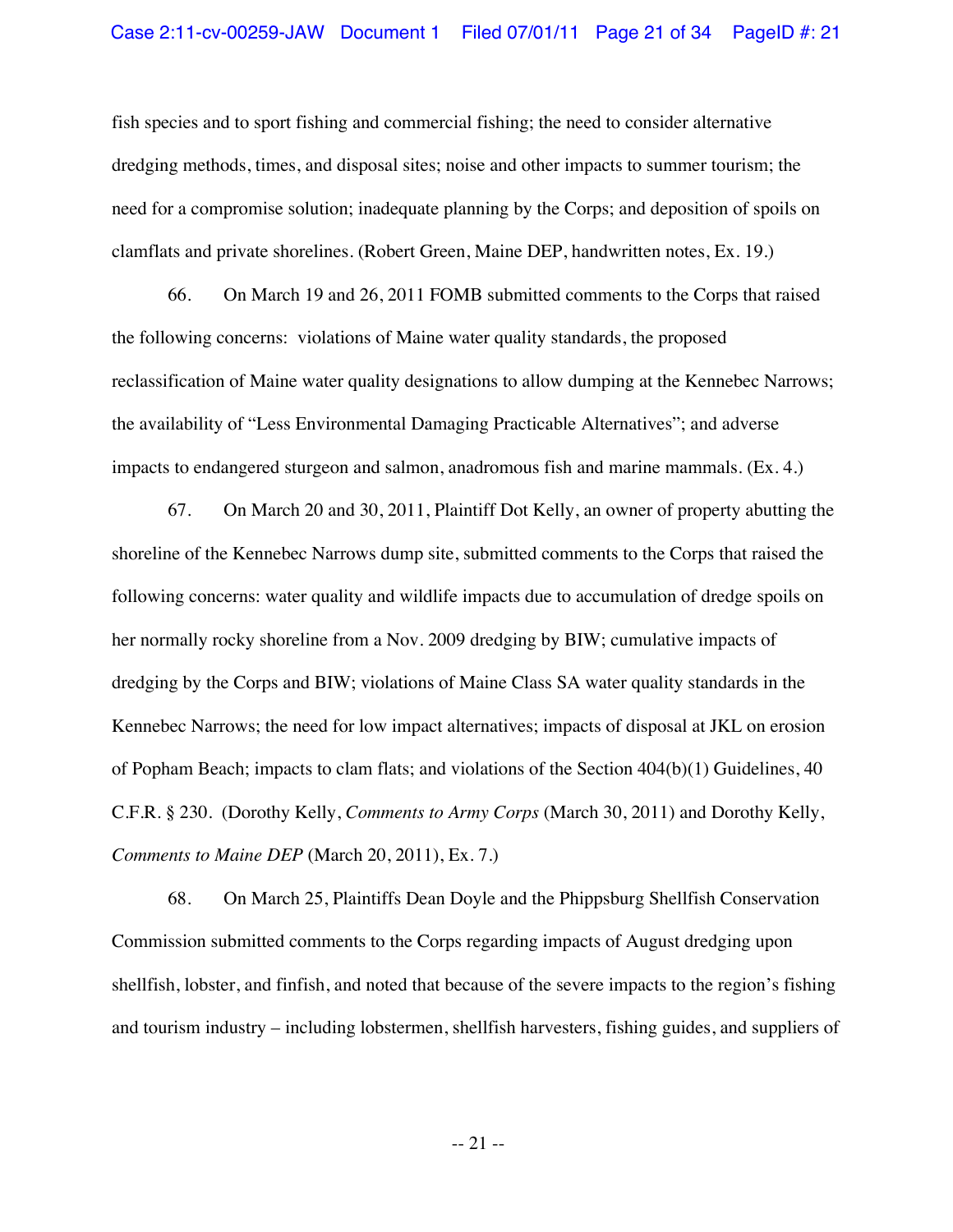bait and equipment – that dredging in August should be a measure of "last resort." (Dean Doyle, Chair, Phippsburg Shellfish Conservation Commission, *Comments*, (March 25, 2011), Ex. 1.)

69. On March 30, all Plaintiffs submitted comments to the Corps seeking review and implementation of less environmentally damaging alternatives, including no action, minimal dredging, alternative dredging methods including mechanical clamshell dredging, alternative disposal sites including upland and offshore disposal, and deferral of portions of the dredging to the Corps existing winter permit window. Among other issues, the letter stated:

> In summer, lobsters are highly abundant in the project area surrounding the Popham [Beach] Dredge site and JKL dump site. JKL is part of the area's traditional fishing grounds, and is extensively fished by Small Point and Phippsburg lobstermen in August, including by several commenters here. Harvests from JKL make up a significant portion of their summer catch and thus their annual income.

> Use of hopper vacuum dredges, barges and tugs, and dumping during the height of the lobster season will, literally, cut and bury the fishery. The proposed action will kill and disturb lobster, destroy habitat, cut lines, and cover lobster and gear in meters of sand and silt. The project will effectively prevent any fishing within the project area and a large buffer zone, will degrade fishing quality in adjacent areas, and will cause crowding of remaining fishing areas due to loss of the JKL fishing grounds. Coming during the prime fishing season in August, this will cause severe adverse impacts to the local lobstermen as well as businesses that depend upon the lobster industry, such as suppliers of bait and equipment and operators of lobster pounds. It is absolutely unconscionable that the draft EA would wholly ignore this localized, but nevertheless severe and major economic impact.

(Phippsburg Commenters, Comments *to Army Corps* (March 30, 2011), Ex. 5.)

70. On March 30, the National Marine Fisheries Service, commented that it continues

to be concerned, as it has since 2003, that due to the presence of high quality habitat comprised

of gravel/rubble sediment and ledge outcropping in the Jackknife Ledge area, this disposal site

may not represent the least-damaging alternative for disposal of dredge material, and that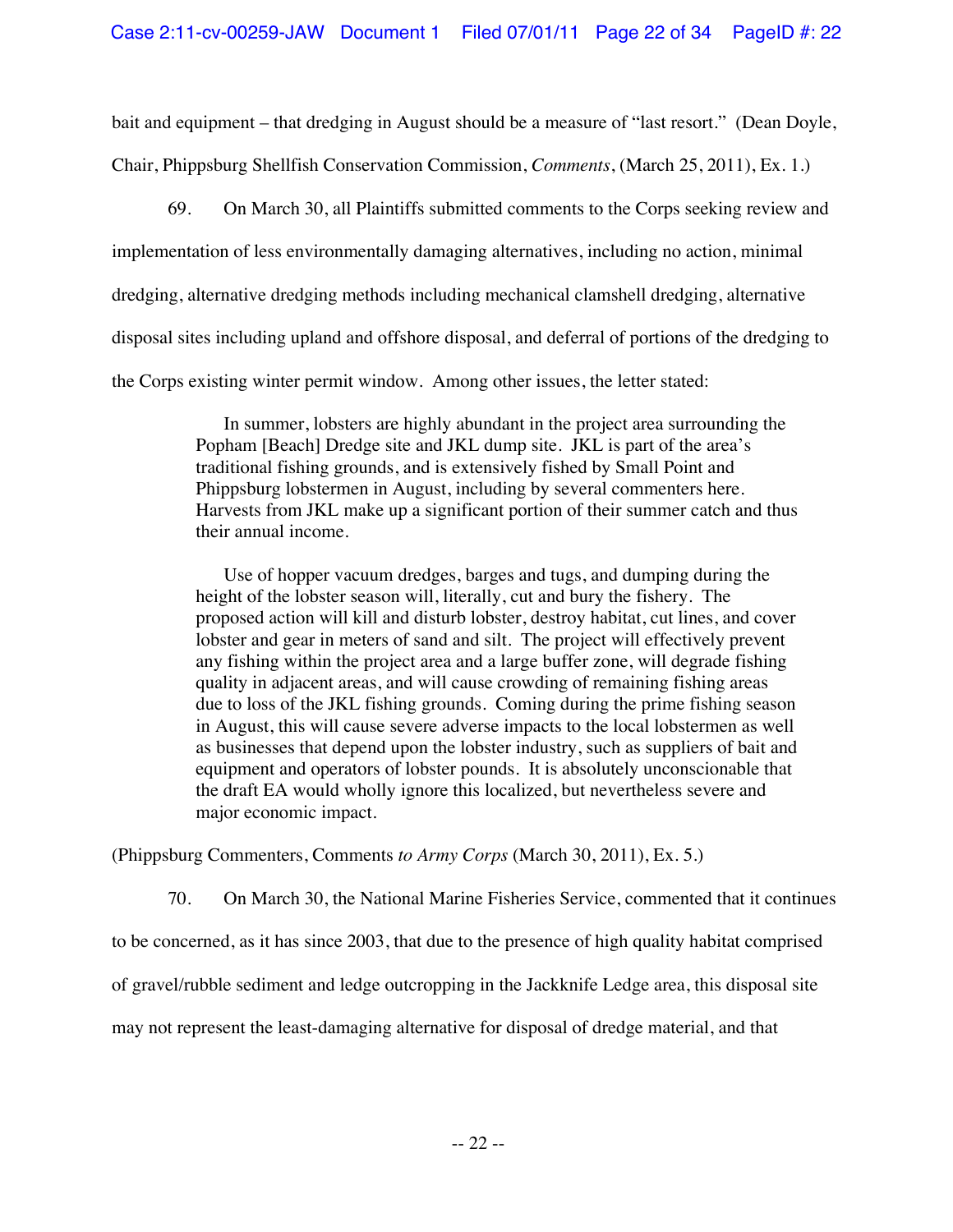disposal at this location may have adverse effects on Essential Fish Habitat and NMFS trust

species, including diadromous fish and shellfish (including lobster). Specifically NMFS stated:

In the NMFS' 2003 letter, we provided comments regarding the disposal option for the dredged material from Popham Beach, which is a nearshore site south of Jackknife Ledge. According to the 2003 draft EA and the USACE's letter, dated January 15, 2004, this site was chosen by the Maine Department of Environmental Protection because of its close proximity to the Popham Beach dredging site and because they believe the disposal at this location would allow the sand to remain in the littoral system and potentially indirectly renourish nearby beaches. Although the nearby beaches may receive sand nourishment from a gyre in this area, we continue to have concerns that due to the presence of gravel/rubble sediment and ledge outcropping in this area (see Appendix 4, Summary of Side-scan sonar survey of the Jackknife Ledge Area for the nearshore disposal site), this disposal site may not represent the leastdamaging alternative for disposal of dredge material. Specifically, the dredged material from Popham Beach area of the river may not be compatible with the gravel/rubble sediment and ledge found at Jackknife Ledge. The New England Fishery Management Council has designated similar gravel/cobble habitat on Georges Bank as a HAPC for juvenile cod. As such, NMFS considers gravel and cobble habitat to be an aquatic resource of national importance. In addition, larval and juvenile sea scallops prefer bottom habitat composed of gravelly sand (Packer et a1. 1999); the highest survival rates of American shad eggs reportedly occur over gravel and rubble substrates (Collette and Klein-MacPhee 2002); and ocean pout deposit eggs in sheltered nests and are associated with rocky substrates (Steimle et al. 1999). In addition, American lobster use cobble substrate (ASMFC 1997) and macroalgal covered bedrock for shelter from predation and for feeding during early benthic phase (Barshaw and Bryant-Rich 1988; Wahle and Steneek 1991).

Based upon the information available, we have concluded that the proposed project may have adverse effects on [Essential Fish Habitat] used for spawning, forage, and shelter for several of the species listed above. In addition, the proposed project may have potential adverse impacts on a number of diadromous fish and shellfish that are NMFS trust resources, including the federally listed endangered shortnose sturgeon and Atlantic sturgeon, which have been proposed for listing.

(Peter Colosi, NMFS, letter to Col. Philip T. Feir, Army Corps (March 30, 2011), Ex 20.)

71. On April 5, 2011, Army Corps project manager Bill Kavanaugh, wrote to Maine

DEP and DMR, "As discussed with you at the meeting, we're all in agreement that August isn't

the best month for dredging – in fact it probably can't get any worse relative to the Kennebec."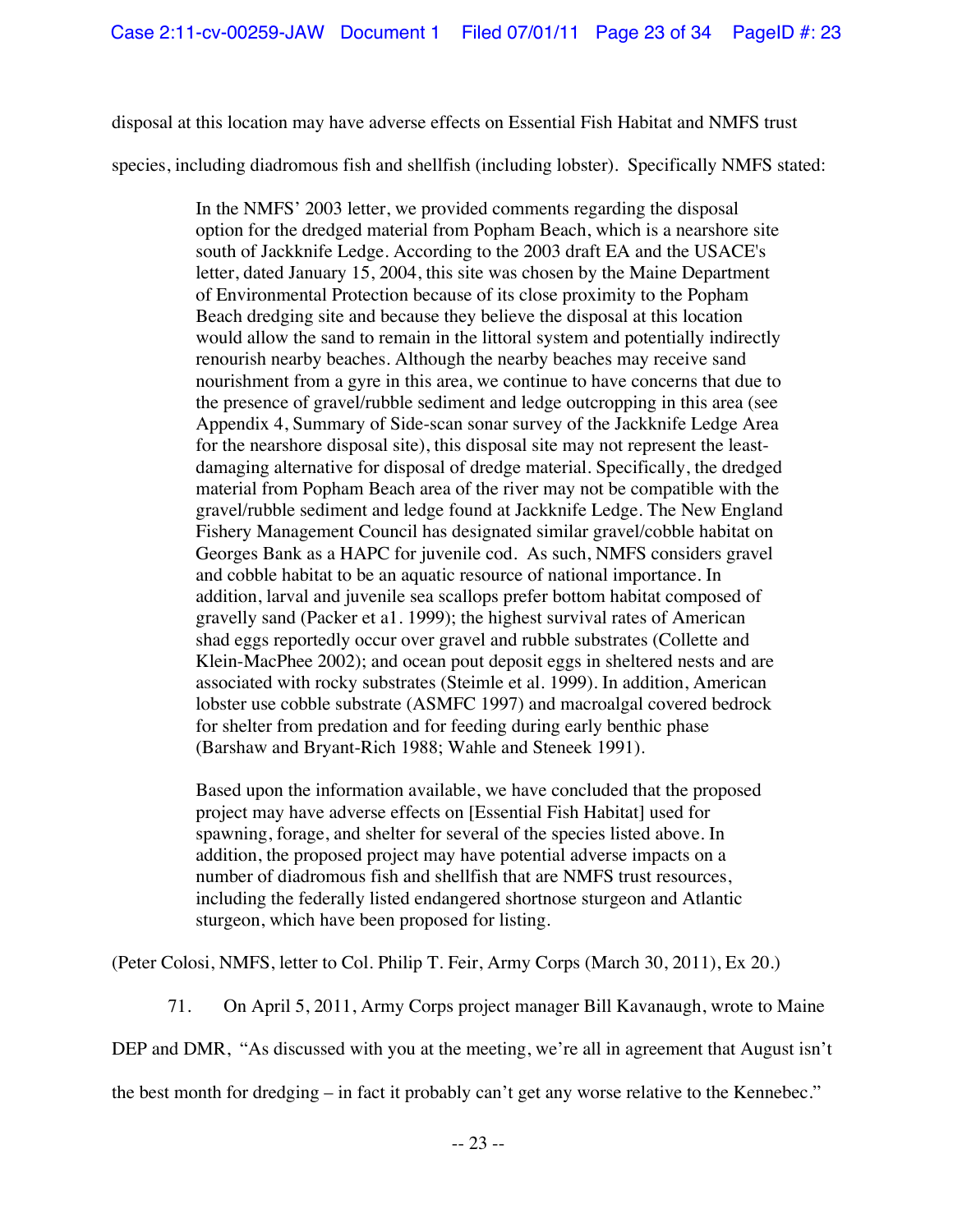(Bill Kavanaugh, Army Corps, email to Brian Swan, DMR, and Robert Green, DEP, April 5, 2011, 10:15 a.m. Ex 21).

72. On April 14, 2011, Maine DEP issued a Section 401 water quality certification and Natural Resources Protection Act permit for the Corps preferred alternative. On May 16, Plaintiffs filed three separate appeals of the permit and certification with the Maine Board of Environmental Protection, and provided copies of the Appeals to the Corps for inclusion in the administrative record. Those appeals alleged inadequate review of alternatives under state law, violations of Maine water quality standards, undue adverse impacts to significant wildlife habitat and marine fisheries, and interference with recreation, tourism and existing uses. The appeals requested similar relief as this complaint, but will not be heard until July 21, 2011. (Town of Phippsburg, et al., *Appeal to Board of Environmental Protection* (May 16, 2011), Ex. 3; Dot Kelly, *Appeal to Board of Environmental Protection* (May 16, 2011), Ex. 22; Ed Friedman and Douglas Watts, *Appeal to Board of Environmental Protection* (May 16, 2001), Ex. 15).

73. On April 28, 2011, the Corps' Chief of Engineering and Planning, in a letter to responding to concerns raised by NMFS about the proposed August dredging of the Kennebec, stated: "Be assured that the USACE concurs with NMFS that maintenance dredging (whenever practicable) should be performed during the recommended time of year in order to protect managed species and to avoid the most biologically productive times." (H. Farrell McMillan, Army Corps, letter to Peter Colosi, NMFS, at 4 (April 28, 2011) Ex. 23).

74. In May 2011 and in later amendments, the Corps issued *Construction Solicitation and Specifications For Maintenance and Advanced Maintenance Dredging of the Kennebec River* (#W912WJ-11-B-0002) "to remove dangerous shoals from the channel in advance of the transit of the U.S. Navy Destroyer SPRUANCE, currently scheduled to depart the Bath Iron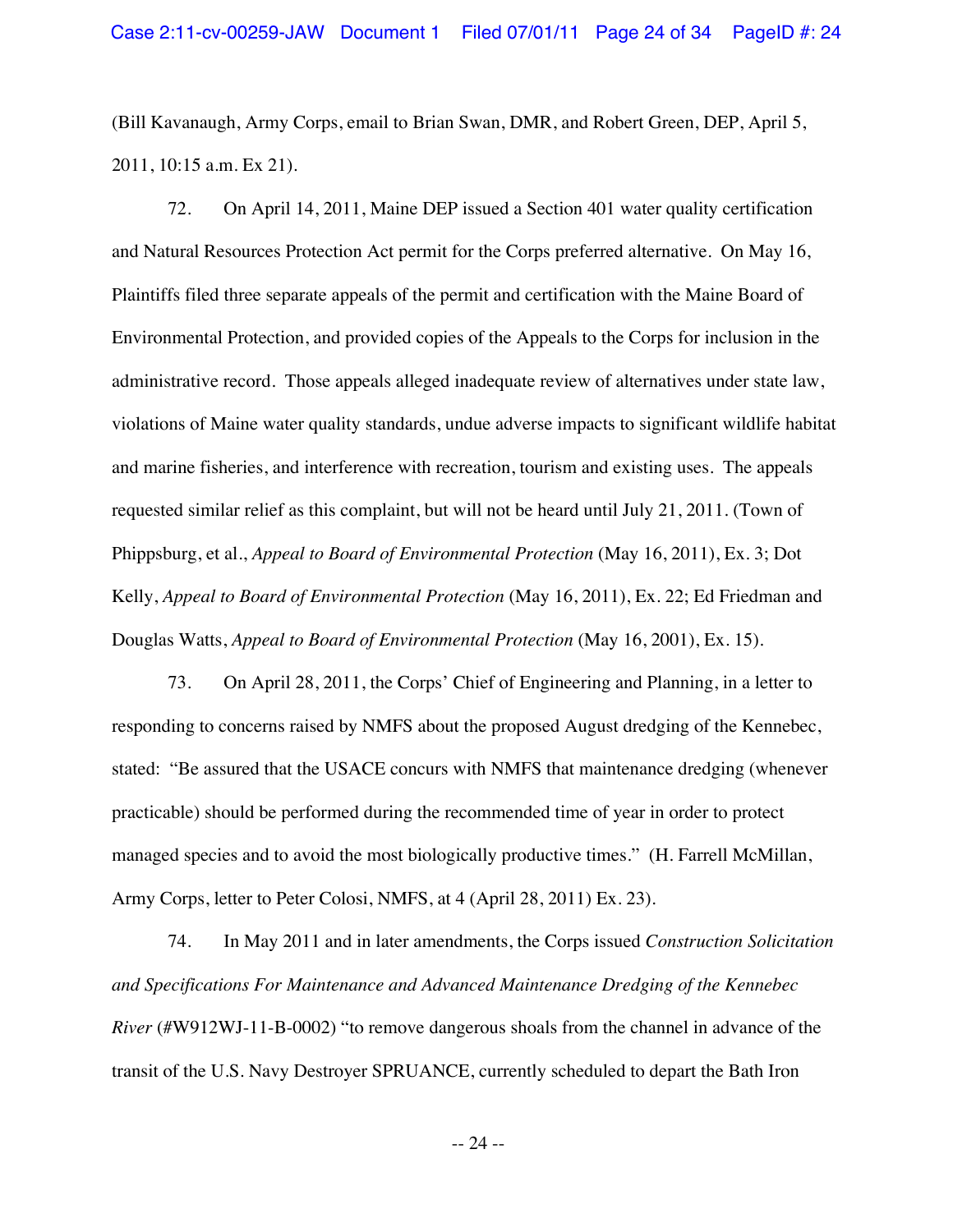Works (BIW) on or about September 1, 2011." The solicitation specified that the work was to be done by hopper dredge to authorized depths, that advanced maintenance dredging to -32 feet may be performed as optional work in the Doubling Point reach, and spoils were to be dumped at the in-river (Kennebec Narrows) and near-shore (JKL) dump sites. (Ex. 24).

75. On June 1, 2011, Plaintiffs submitted a letter to the Army Corps Northeast Region District Engineer stating that issuance of a Construction Solicitation and Specifications for maintenance and advanced maintenance dredging of the Kennebec River (#W912WJ-11-B-0002) (hereinafter as "Solicitation") prior to completion of endangered species section 7 consultation, the NEPA process, or the CWA review of less damaging alternatives, violated federal law. Plaintiffs again requested that the Corps consider alternatives that minimize August dredging. (Ex. 25).

76. On June 13, after the Corps further amended the Solicitation, Plaintiffs sent a letter to the Corps' counsel protesting that the solicitation is premature, and that by limiting the range of reasonable alternatives, the Corps was unlawfully limiting the range of reasonable alternatives in violation of NEPA regulations, 40 C.F.R. § 1506.1(a)(2), Clean Water Act Section 404(b)(1) Guidelines, 40 C.F.R. § 230.10(a), and the Endangered Species Act, 16 U.S.C. § 1536(d): "Given the limited time available to complete mandatory federal bidding requirements, failure to include any other alternatives in the bid solicitation effectively forecloses timely implementation of all other alternatives but the preferred and no action alternatives." (Ex. 26).

77. On June 16, 2011, the Corps approved its preferred alternative to conduct maintenance and advanced maintenance dredging of 70,000 cy of materials from the Kennebec River FNP in August 2011. (EA and SOF).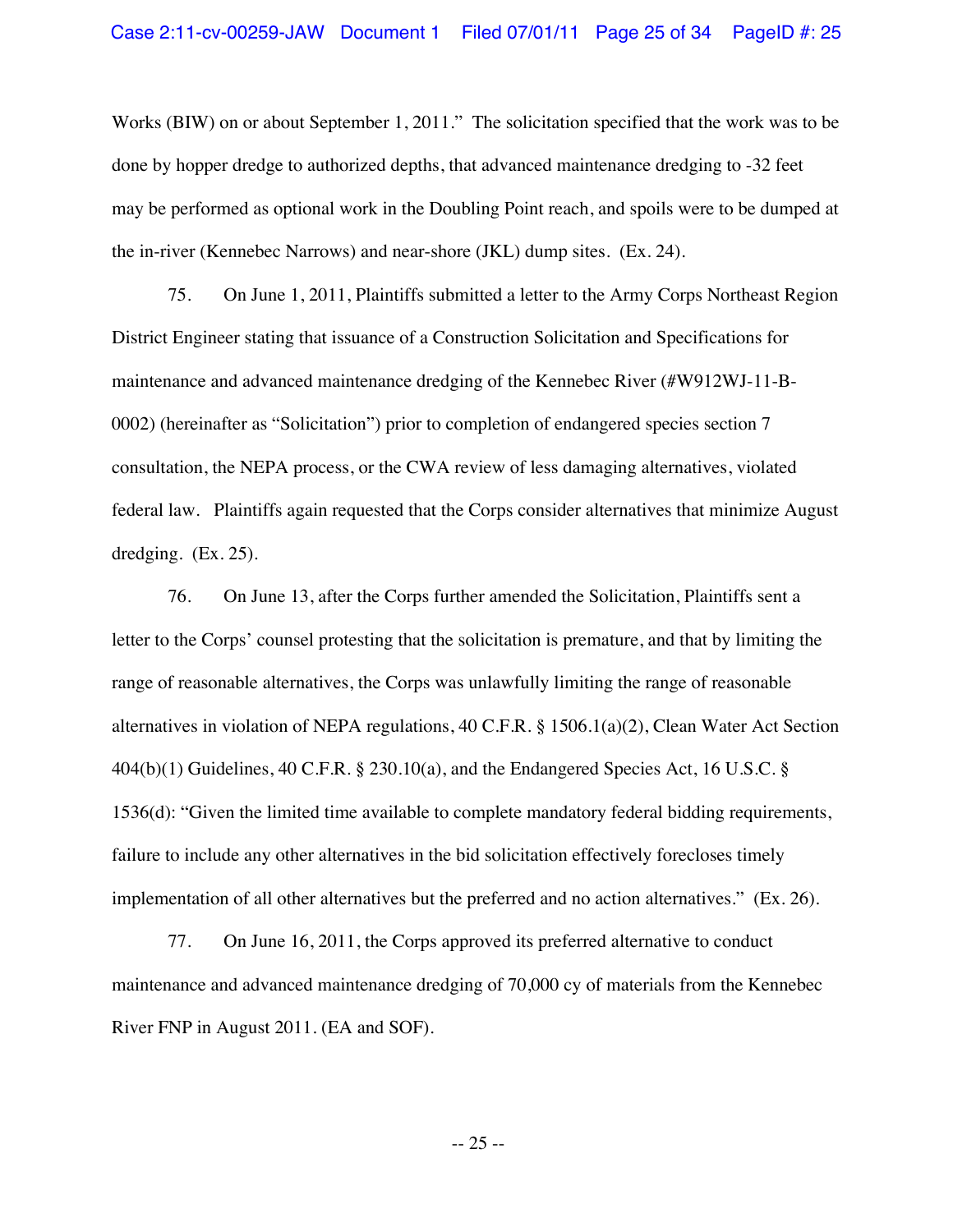78. On June 17, 2011, the Corps opened bids submitted in response to Solicitation

#W912WJ-11-B-0002. (Army Corps, Bid Opening Abstract, June 17, 2011, Ex 27.)

79. The Corps never provided a copy of the EA or SOF to Plaintiffs, despite their

status as interested parties and Appellants before the Maine Board of Environmental Protection.

80. On or about June 22, 2011, the Corps posted the EA, SOF and appendixes on its

Northeast Region website: http://www.nae.usace.army.mil/projects/me/KREA/ea.htm.

81. The EA and SOF state that at the time the project was approved on June 16, 2011 the Endangered Species Act section 7 consultation remained incomplete:

> A BO is being prepared by NMFS concerning the effects of the proposed action on these species, and will be attached to this document once completed. At this time a draft statement of Reasonable and Prudent Measures and Terms and Conditions for the proposed August 2011 dredging has been issued by NMFS concerning shortnose sturgeon.

(EA at 33.)

82. The EA failed to separately consider a no action alternative for PB. (EA at 8-10.)

83. The EA failed to consider low impact and minimal dredging alternatives, including specifically a minimal dredge alternative for DP and, if necessary, PB. (EA at 10-11.) Additionally, the EA rejected alternative dredging methods (mechanical dredging) and disposal locations (upland, offshore) without considering whether such alternatives were viable under a minimal dredge alternative that reduced the areas that need to be dredged and the volume of spoils to be dumped (EA at 10-12).

84. The dredging and disposal area at PB and JKL, haul routes, and surrounding areas contain highly productive lobster habitat and are very heavily fished during July-September by approximately 20 boats based in Phippsburg and Georgetown. (Affidavit of Brett Gilliam, Ex. 6; EA at 40-41.)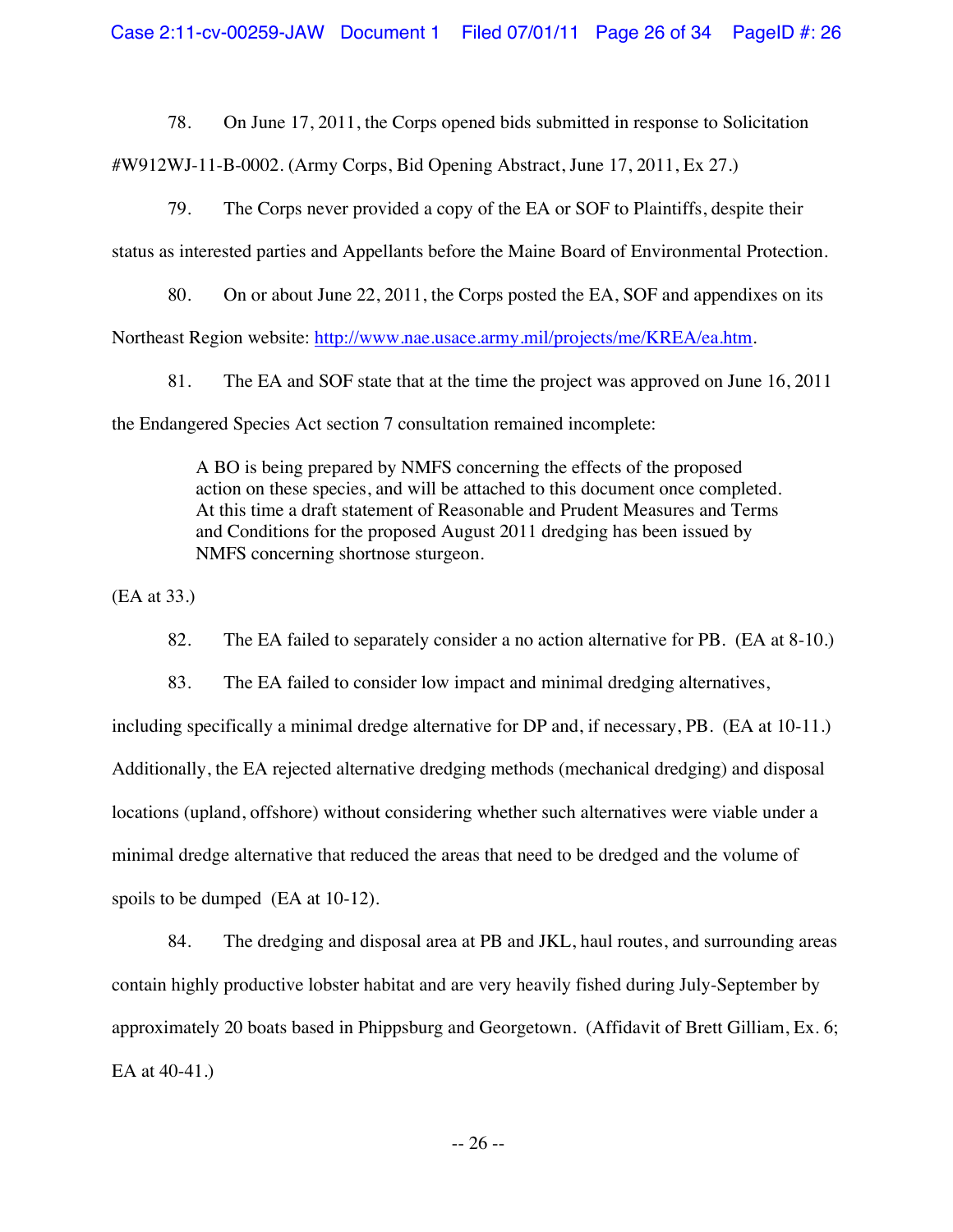85. The lobstermen have observed that the tremendous tides and currents in the disposal area 0.4 miles south of JKL can have a dramatic affect on the placement of their traps. Based on this observation, the lobstermen are concerned that disposal of dredge spoils at JKL will disperse over a much wider area than the 500-yard disposal area itself. (*Id*.)

86. Burial of the JKL disposal site and surrounding area under 20,000 cubic yards of dredge spoils will kill an enormous amount of lobster, and may result in lost gear (valued at \$100 per trap). (*Id*.) This will also displace lobstermen from the area from the remainder of the season, and may affect the productivity of the area in future seasons. (*Id*.)

87. Once displaced from the JKL fishing grounds, the lobstermen cannot move to another location since the entire area is heavily fished for lobster. Loss of the ability to fish the area surrounding the JKL disposal site will adversely affect the ability of local lobstermen to earn a living.

## **CLAIMS FOR RELIEF**

#### Count I: Violations of the National Environmental Policy Act.

88. Plaintiffs hereby incorporate by reference the general allegations and statements made in paragraphs 1 through 87 above as if set forth in full herein.

89. NEPA requires federal agencies to determine whether a proposed action will significantly affect the quality of the human environment,  $42 \text{ U.S.C.}$  §  $4332(\text{C})$ , and to "study, develop, and describe appropriate alternatives to recommended courses of action in any proposal which involves unresolved conflicts concerning alternative use of available resources." *Id*. § 4332(2)(E).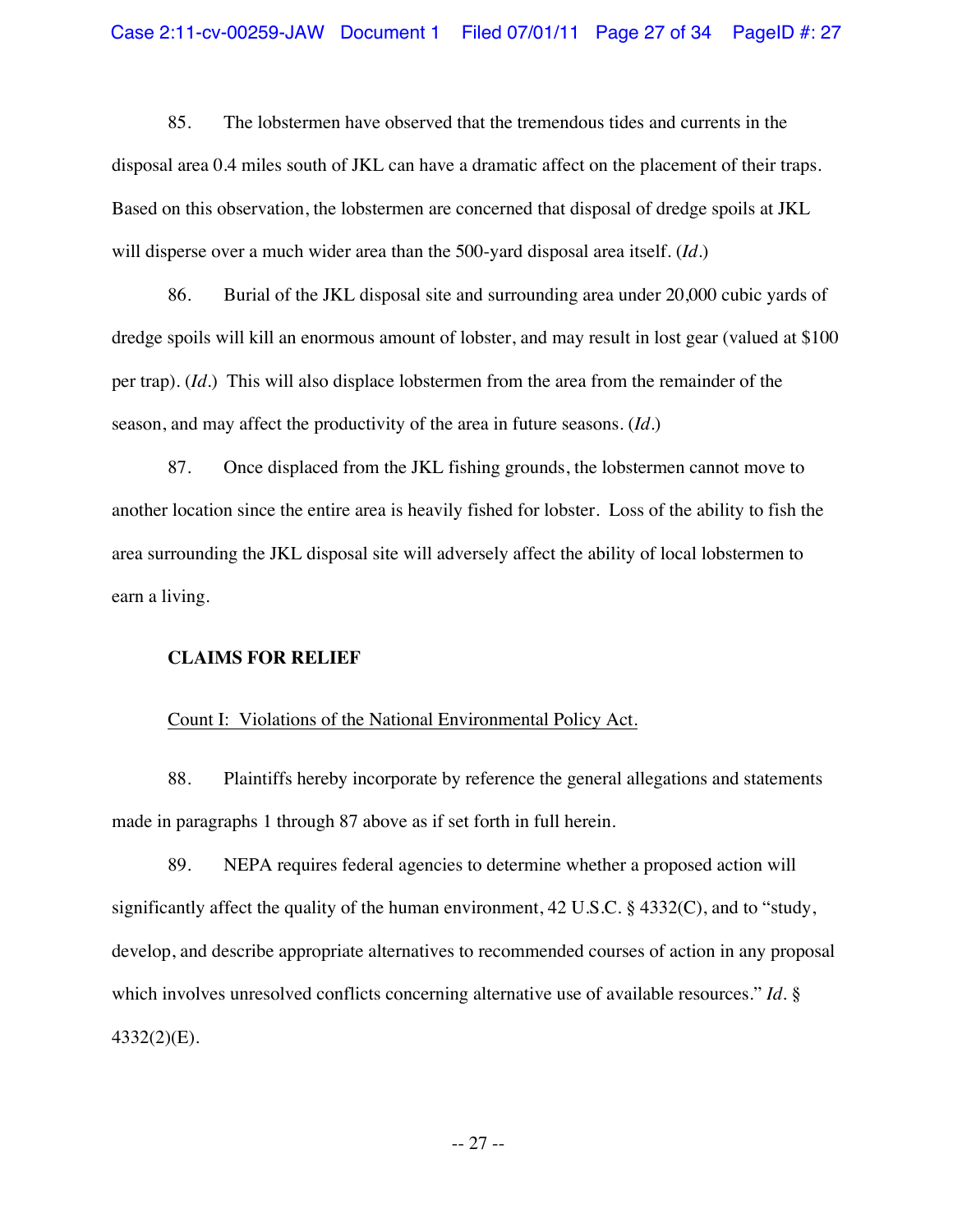90. During the public comment period on the proposed August dredging, Plaintiffs repeatedly asked the Corps to study, develop and describe low impact and minimal dredge and fill solutions that would enable safe transit of the USS Spruance in September yet also reduce environmental impacts and impacts to Plaintiffs.

91. In its draft and final EAs, the Corps evaluated only two dredge and fill alternatives: (a) full scale maintenance dredging of DP and PB, and (b) full scale maintenance and advanced maintenance dredging of PB.

92. The Corps failed to study, develop and describe any low impact alternatives, including specifically, a no dredge alternative for PB and a minimal dredge alternative for DP (and, if necessary, PB). Additionally, the Corps unlawfully rejected alternative dredging methods (mechanical dredging) and disposal locations (upland, offshore) without considering whether such alternatives were viable under a minimal dredge alternative that reduced the areas that need to be dredged and the volume of spoils to be dumped.

93. By failing to evaluate a reasonable range of alternatives, the Corps did not meet its obligation under NEPA to take a hard look at whether the action will significantly affect the quality of the human environment. Additionally, this failure deprived the public and government decision makers of the ability to make an informed decision about the available solutions and impacts of their choices.

94. By issuing a bid solicitation for its preferred alternative prior to completion of the NEPA process, including the Section 7 consultation under the Endangered Species Act, the Corps violated NEPA's restrictions on premature agency actions. 40 C.F.R. §§ 1500.1(b), 1506.1.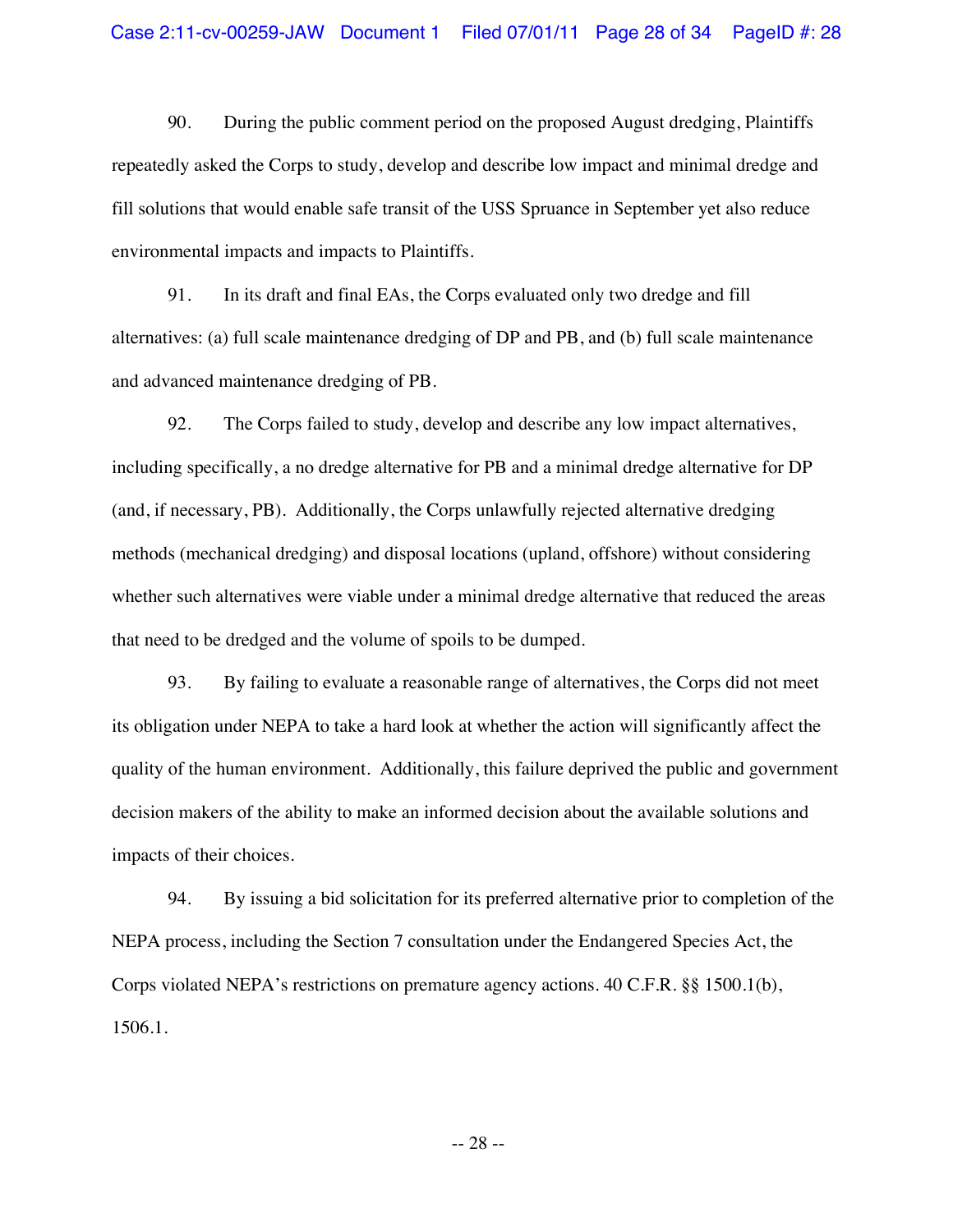95. By making a final decision and issuing a Statement of Findings prior to completion of the Section 7 consultation under the Endangered Species Act, the Corps the basic tenant of NEPA that "NEPA procedures must insure that environmental information is available to public officials and citizens before decisions are made and before actions are taken." 40 C.F.R. § 1500.1(b).

96. By opening bids prior to completion of the NEPA process, which should have included completion of the Section 7 consultation under the Endangered Species Act, the Corps violated NEPA's restrictions on premature agency actions. 40 C.F.R. §§ 1500.1(b), 1506.1.

Count II: Violations of the Clean Water Act.

97. Plaintiffs hereby incorporate by reference the general allegations and statements made in paragraphs 1 through 96 above as if set forth in full herein.

98. The Guidelines established pursuant to the Section 404(b)(1) of the Clean Water Act provide that "no discharge of dredged or fill material shall be permitted if there is a practicable alternative to the proposed discharge which would have less adverse impact on the aquatic ecosystem…" 40 C.F.R. § 230.10(a).

99. As the Corps has acknowledged, dredging in August – the most biologically productive time for the Kennebec River – has far greater environmental impacts compared to doing the work in other months. For this reason, over the last 30 years, no state or federal permit has allowed the Corps to dredge during the summer months.

100. The Corps' approval of maintenance dredging of PB to -29' this August violates 40 C.F.R. § 230.10(a) since it would be practicable and less environmentally damaging to dredge this reach during the existing winter permit window.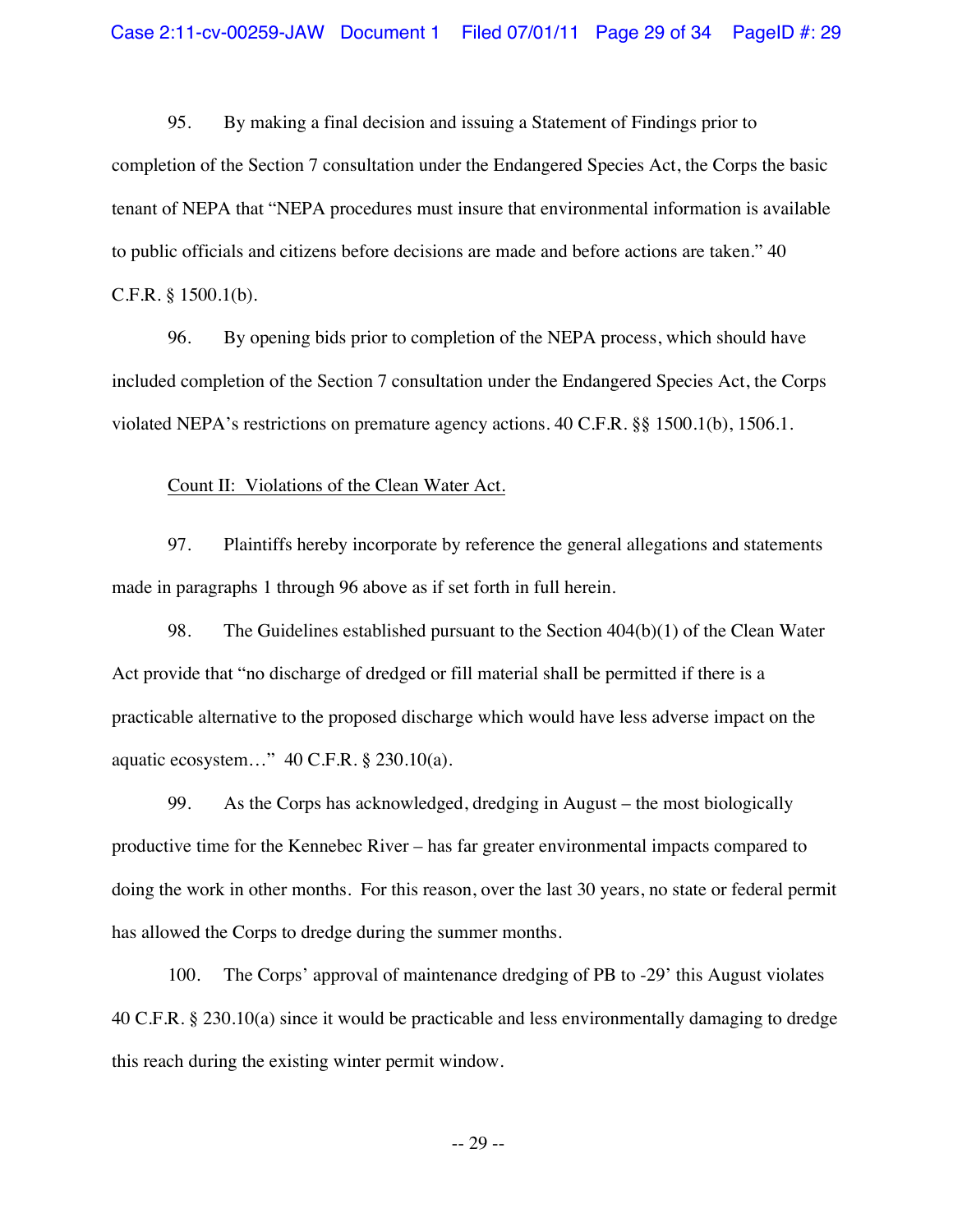101. The Corps' approval of maintenance and advanced maintenance dredging of DP to -32' this August violates 40 C.F.R. § 230.10(a) since it would be practicable and less environmentally damaging to perform only minimal dredging in August, and to defer full scale dredging to the existing winter permit window.

102. No direct discharges are permitted in Maine's Class SA waters. 38 M.R.S.A §  $465-B(1)(C)$ . Until recently all Kennebec waters within Phippsburg were SA, including the Kennebec Narrows disposal site above Bluff Head. *Id*. § 469(5)(B) (2010).

103. In 2011, the Maine legislature recently reclassified these SA waters to SB, however it failed to comply with mandatory procedures governing water quality reclassification. 40 C.F.R. § 131.10. Additionally, no reclassification is effective unless and until approved by the United States Environmental Protection Agency ("EPA"). *Id*. § 131.21(c).

104. Because, Maine has not submitted its reclassification of tidal waters in Phippsburg to the EPA for review, the 2010 Class SA standards are in effect and use of the Kennebec Narrows disposal site would violate 40 C.F.R. § 230.10(b)(1).

## **PRAYER FOR RELIEF**

WHEREFORE, Plaintiffs pray for the following relief:

1. That this Court declare Defendants in violation of NEPA and the Clean Water Act;

2. That this Court enjoin Defendants from continuing to violate NEPA and order Defendant to correct its analysis to include evaluation of low impact dredge and fill alternatives;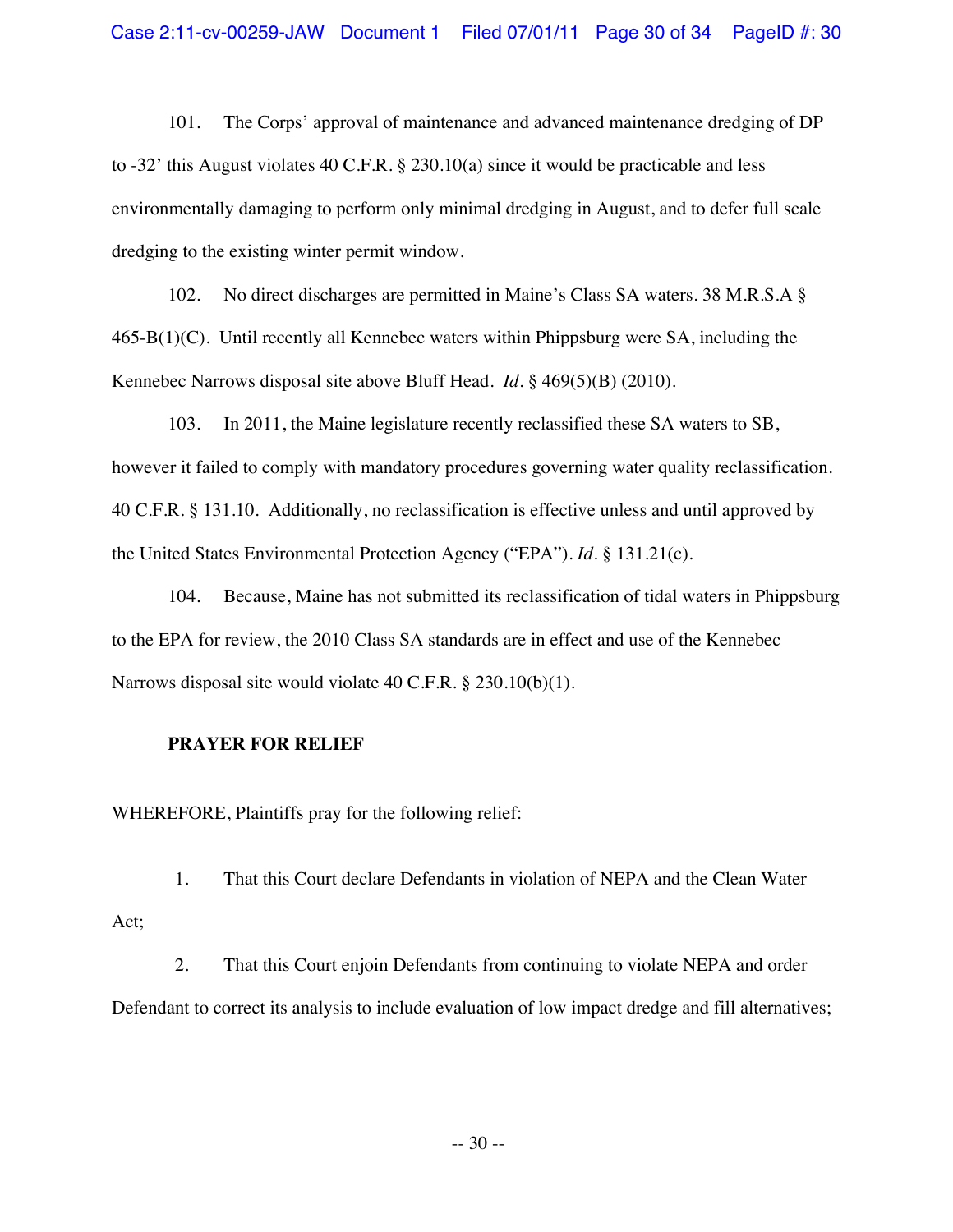3. That this Court enjoin Defendants from continuing to violate the CWA and order Defendant to implement less environmentally damaging and practicable minimal dredge and fill alternatives, including

- a. Deferral of dredging of PB until winter months when it will have less impact;
- b. Dredging only the minimum amount of DP necessary to enable safe transit of the USS Spruance on Sept. 1, 2011;
- c. Utilizing less impactful alternative dredging methods and disposal locations;
- 4. That Plaintiffs be granted the costs of this suit and attorney fees pursuant to the

Equal Access to Justice Act, 28 U.S.C. § 2412, and other applicable law; and

5. That Plaintiffs be granted such other and further relief as the Court deems appropriate.

Respectfully Submitted, July 1, 2011

By: /s/ Stephen F. Hinchman Stephen F. Hinchman

Law Offices of Stephen F. Hinchman, LLC 537 Fosters Point Road West Bath, ME 04350 | 207.837.8637 SteveHinchman@gmail.com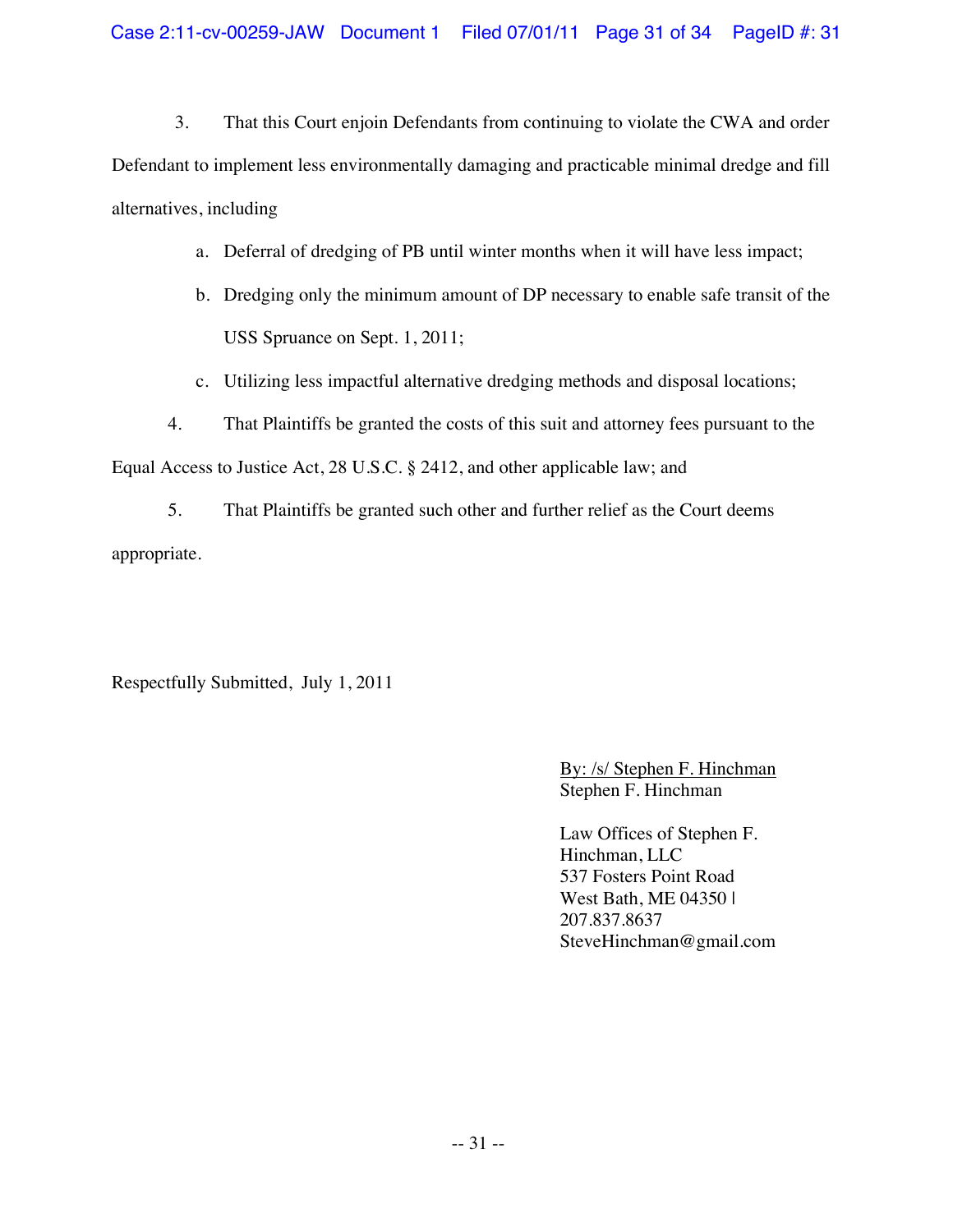# **List of Exhibits**

- 1. Dean Doyle, Chair, Phippsburg Shellfish Conservation Commission, *Comments of the Phippsburg Shellfish Committee* (March 25, 2011).
- 2. Brenda Cummings, President, Phippsburg Land Trust, *Comments of the Phippsburg Land Trust* (March 30, 2011).
- 3. Town of Phippsburg, et al., *Appeal to the Maine Board of Environmental Protection* (May 16, 2011).
- 4. Ed Friedman, Chair, Friends of Merrymeeting Bay, *Comments of Friends of Merrymeeting Bay to MDEP* (March 19, 2011); Ed Friedman, Chair, Friends of Merrymeeting Bay, *Comments of Friends of Merrymeeting Bay to ACE* (March 26, 2011).
- 5. Phippsburg Commenters (Plaintiffs), *Comments to ACE* (March 30, 2011).
- 6. Affidavit of Brett Gilliam.
- 7. Dorothy Kelly, *Comments to ACE* (March 30, 2011); *Comments to Maine DEP* (March 20, 2011).
- 8. Laura Sewall, *Comments to MDEP and ACE* (March 29, 2011).
- 9. Army Corps of Engineers, *Environmental Assessment Finding of No Significant Impact and Section 404(b)(1) Evaluation for Maintenance Dredging, Kennebec River, Sagadahoc County, Maine* (June 2011).
- 10. Maine Department of Environmental Protection, Kennebec River Dredging permits for the years 2002, 2000, 1997, 1989 (corrected), Project No. L-16281-4E.
- 11. Dean Krestos, Captain, USN, letter to Col. Philip T. Feir, Army Corps of Engineers (June 3, 2011); Dean Krestos, Captain, USN, letter to MG William T. Grisoldi, Army Corps of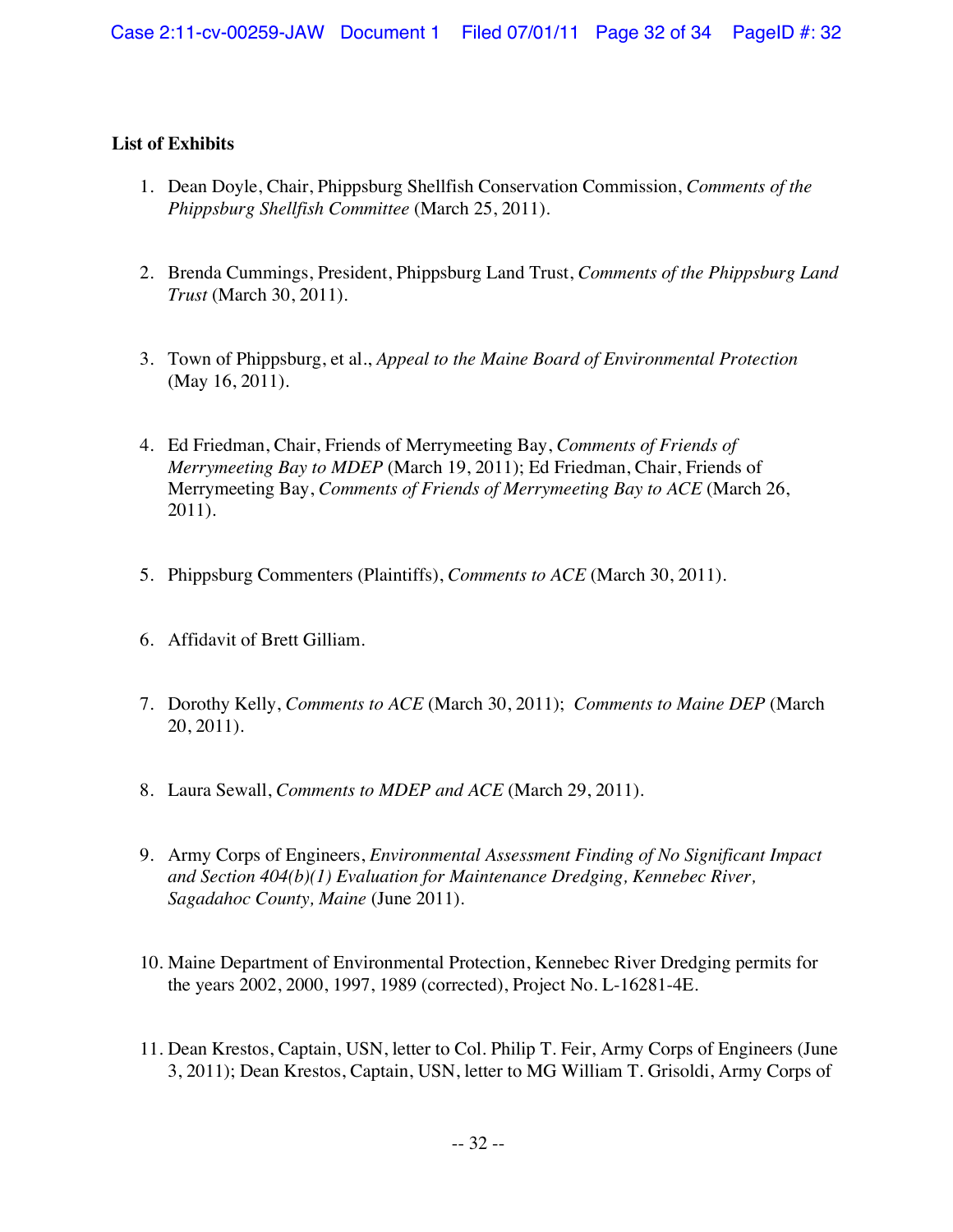Engineers (Jan. 19, 2011); Dean Krestos, Captain, USN, letter to Col. Philip T. Feir, Army Corps of Engineers (Nov. 23, 2010).

- 12. Col. Philip T. Feir, District Engineer, *Statement of Findings*, at 1 (June 15, 2011).
- 13. Naval Vessel Register, *USS Spruance, DDG 111, Guided Missile Destroyer* (June 30, 2011), http://www.nvr.navy.mil/nvrships/details/DDG111.htm.
- 14. Bob Herman, BIW, email to Robert Green, Maine DEP, April 7, 2011 at 1:47 pm.
- 15. Douglas Watts and Ed Friedman, *Appeal to the Maine Board of Environmental Protection* (May 16, 2011).
- 16. Maine Boats, Homes and Harbors, *Tide Charts for Bath and Ft. Popham*, Feb, March, August, & Sept. 2011, http://maineboats.usharbors.com/monthly-tides/Maine-Midcoast.
- 17. Appendix G, Hydrographic Surveys. Army Corps of Engineers, *Environmental Assessment Finding of No Significant Impact and Section 404(b)(1) Evaluation for Maintenance Dredging, Kennebec River, Sagadahoc County, Maine* (June 2011).
- 18. Army Corps of Engineers, *Public Notice of Maintenance and Advanced Maintenance Dredging of the Federal Navigation Project in the Kennebec River, Maine* (March 1, 2011).
- 19. Robert Green, Maine DEP, *Handwritten Notes from Feb. 24 Public Hearing*.
- 20. Peter Colosi, NMFS, letter to Col. Philip T. Feir, Army Corps (March 30, 2011).
- 21. Email from Bill Kavanaugh, Army Corps, to Brian Swan, DMR, and Bob Green, DEP, at 1, April 5, 2011, 10:15 a.m.
- 22. Dot Kelly, *Appeal to Board of Environmental Protection* (May 16, 2011).
- 23. H. Farrell McMillan, Army Corps, letter to Peter Colosi, NMFS, at 4 (April 28, 2011).